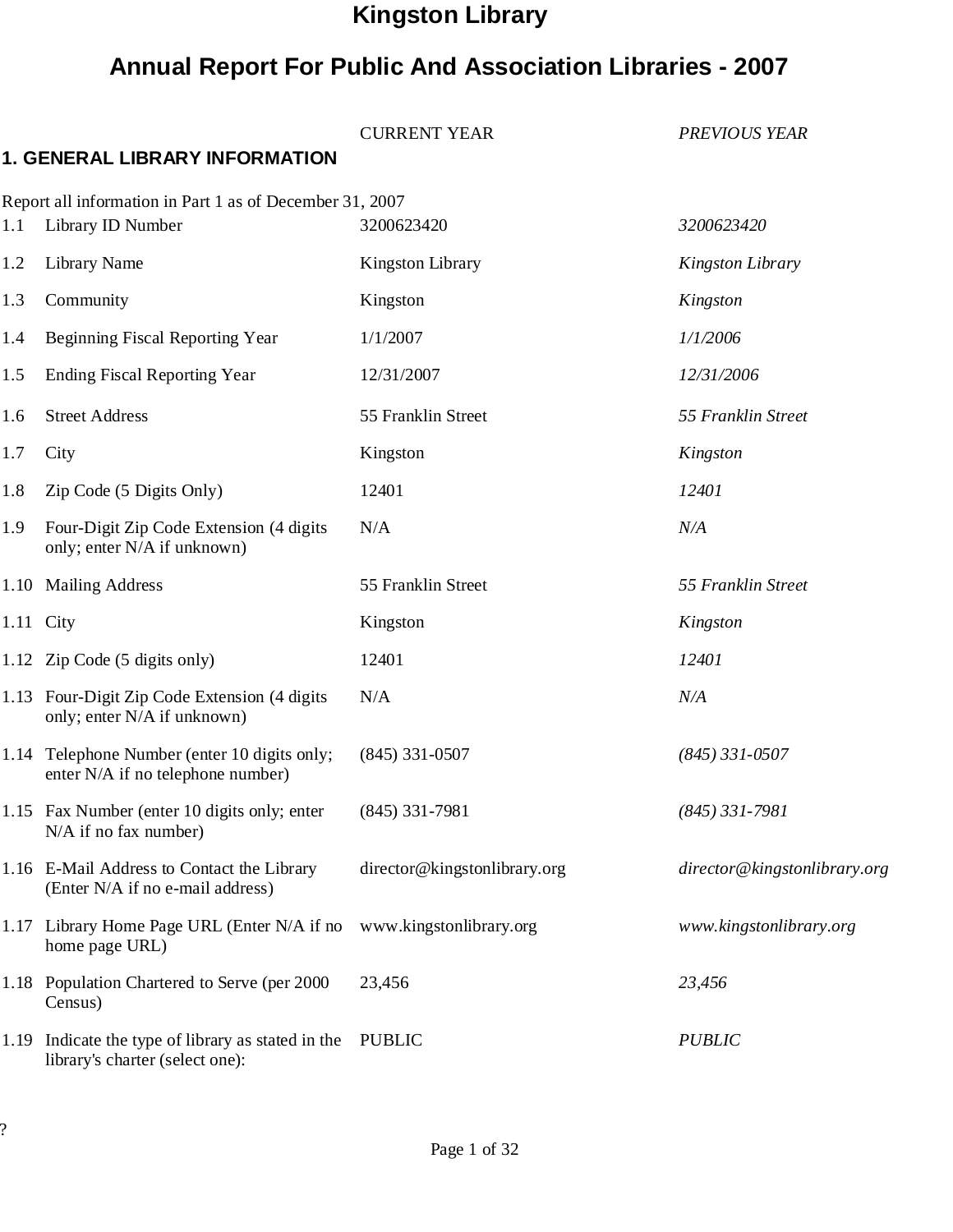|                                | 1.20 Indicate the area chartered to serve as stated Special Legislative District<br>in the library's charter (select one):                                                                                                                                                     |                                   | Special Legislative District         |
|--------------------------------|--------------------------------------------------------------------------------------------------------------------------------------------------------------------------------------------------------------------------------------------------------------------------------|-----------------------------------|--------------------------------------|
|                                | 1.21 Indicate the type of charter the library<br>currently holds (select one):                                                                                                                                                                                                 | <b>ABSOLUTE</b>                   | <b>ABSOLUTE</b>                      |
|                                | 1.22 Date the library was granted its absolute<br>charter or the date of the provisional charter<br>if the library does not have an absolute<br>charter                                                                                                                        | 11/3/2005                         | 11/3/2005                            |
|                                | 1.23 Date the library was last registered                                                                                                                                                                                                                                      | 10/17/1907                        | 10/17/1907                           |
|                                | 1.24 Federal Employer Identification Number                                                                                                                                                                                                                                    | 141374488                         | 141374488                            |
|                                | 1.25 County                                                                                                                                                                                                                                                                    | Ulster                            | <b>Ulster</b>                        |
|                                | 1.26 School District                                                                                                                                                                                                                                                           | Kingston City School Consolidated | Kingston City School<br>Consolidated |
|                                | 1.27 Library System                                                                                                                                                                                                                                                            | Mid-Hudson Library System         | Mid-Hudson Library System            |
|                                | 1.28 Title of Library Director/ Manager (select<br>one):                                                                                                                                                                                                                       | Mr.                               | Mr.                                  |
|                                | 1.29 First Name of Library Director/Manager                                                                                                                                                                                                                                    | <b>Bruce</b>                      | <b>Bruce</b>                         |
|                                | 1.30 Last Name of Library Director/Manager                                                                                                                                                                                                                                     | George                            | George                               |
|                                | 1.31 NYS Public Librarian Certification Number 12424                                                                                                                                                                                                                           |                                   | 12424                                |
|                                | 1.32 E-mail Address of the Director/Manager                                                                                                                                                                                                                                    | director@kingstonlibrary.org      | director@kingstonlibrary.org         |
|                                | 1.33 Fax Number of the Director/Manager                                                                                                                                                                                                                                        | $(845)$ 331-7981                  | $(845)$ 331-7981                     |
|                                | 1.34 Does the library charge fees for library<br>cards to people residing outside the<br>system's service area?                                                                                                                                                                | Y                                 | Y                                    |
|                                | 1.35 For the fiscal reporting year (questions 1.4 Y<br>and 1.5) was all or part of the library's<br>budget subject to a public vote (see<br>instructions)? Enter Y for Yes, N for No. If<br>yes, please complete one record for each<br>vote held. If no, go to question 1.36. |                                   | Y                                    |
| 1.                             | Name of municipality or district holding the City of Kingston<br>vote                                                                                                                                                                                                          |                                   | Kingston                             |
| 2.                             | Indicate the type of municipality or district City<br>holding the vote                                                                                                                                                                                                         |                                   | City                                 |
| 3.                             | Was this a Chapter 414 (Ed. Law<br>$§259.1.b$ ?                                                                                                                                                                                                                                | N                                 | $\boldsymbol{N}$                     |
| 4.                             | Dollar amount                                                                                                                                                                                                                                                                  | \$506,774                         | \$425,147                            |
| 5.<br>$\overline{\mathcal{C}}$ | Was the vote successful?                                                                                                                                                                                                                                                       | Y                                 | Y                                    |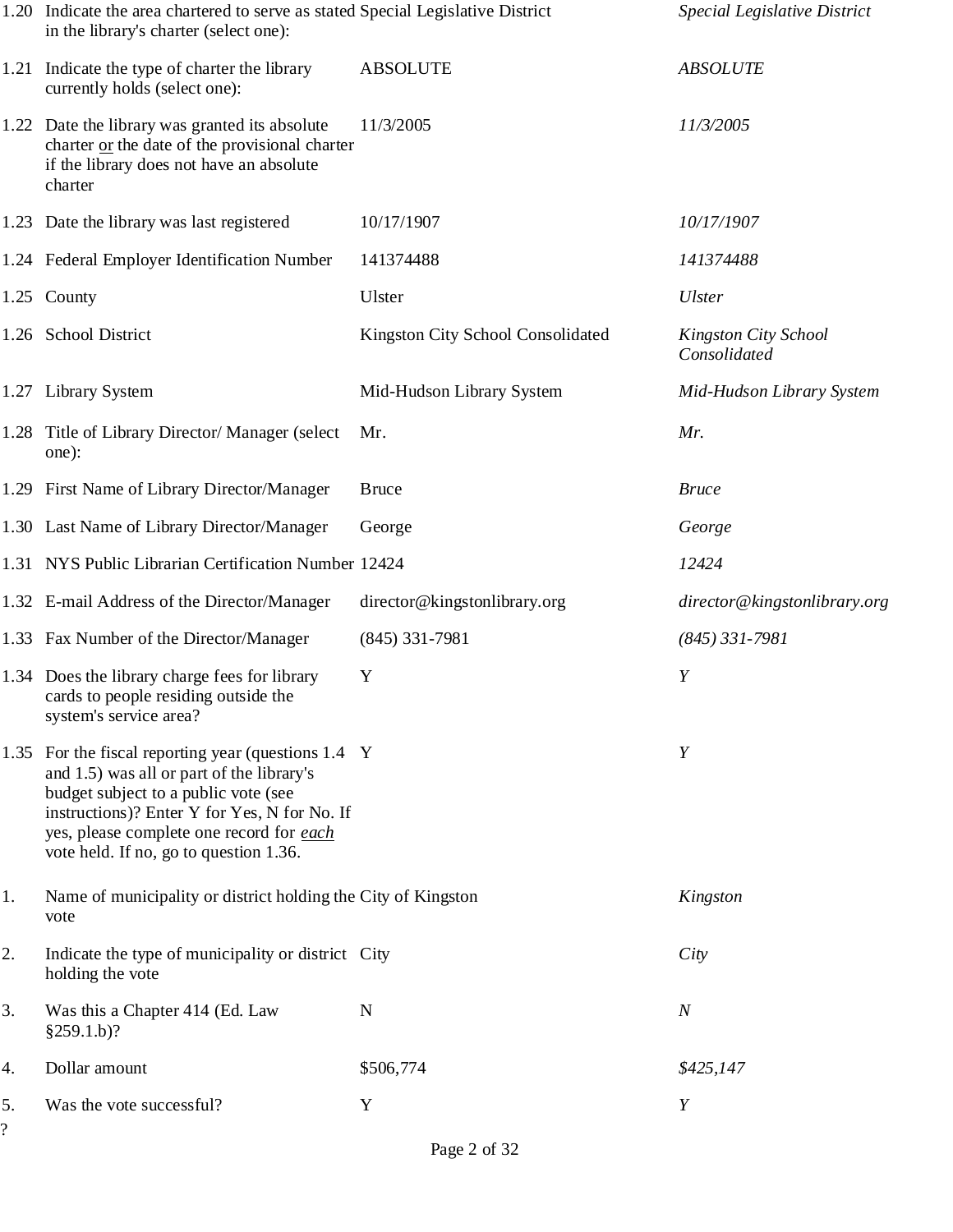| 6.   | Date the vote was held                                                                                                                                                                                                                                                                                                                                                                                | 06/05/2007                            | 06/06/2006                               |
|------|-------------------------------------------------------------------------------------------------------------------------------------------------------------------------------------------------------------------------------------------------------------------------------------------------------------------------------------------------------------------------------------------------------|---------------------------------------|------------------------------------------|
|      | 1.36 For the fiscal year that ended in 2007,<br>indicate the total percentage of the library's<br>local public funding that was either subject<br>to public vote(s) $or that came from a$<br>previous appropriation(s) approved by<br>public vote(s) still in effect.                                                                                                                                 | 85%                                   | 78%                                      |
| 1.37 | Does the reporting library have a<br>contractual agreement with a municipality<br>or district to provide library services to<br>residents of an area not served by a<br>chartered library? Enter Y for Yes, N for<br>No. If yes, please complete one record for<br>each contract. If no, go to question 1.38.                                                                                         | N                                     | $\boldsymbol{N}$                         |
| 1.   | Name of contracting municipality or district N/A                                                                                                                                                                                                                                                                                                                                                      |                                       | N/A                                      |
| 2.   | Is this a written contractual agreement?                                                                                                                                                                                                                                                                                                                                                              | N/A                                   | N/A                                      |
| 3.   | Population of the geographic area served by N/A<br>this contract                                                                                                                                                                                                                                                                                                                                      |                                       | N/A                                      |
| 4.   | Dollar amount of contract                                                                                                                                                                                                                                                                                                                                                                             | N/A                                   | \$0                                      |
| 5.   | Enter the appropriate code for range of<br>services provided (select one):                                                                                                                                                                                                                                                                                                                            | N/A                                   | N/A                                      |
| 1.38 | During the reporting year, has there been<br>any change to the library's legal service<br>area boundaries? Changes may be the result<br>of a Regents charter action or due to a new<br>contract to provide library services to<br>residents of an area not served by a public<br>library or due to a change to an existing<br>contract. Answer Y for Yes, N for No.                                   | $\mathbf N$                           | $\boldsymbol{N}$                         |
| 1.39 | For the reporting year, has the library<br>experienced any unusual circumstance(s)<br>that affected the statistics reported (e.g.,<br>natural disaster, fire, closed for<br>renovations, massive weeding of collection,<br>etc.)? If yes, please annotate explaining the<br>circumstance(s) and the impact on the<br>library using the State note; if no, please go<br>to Part 2, Library Collection. | Y                                     | $\boldsymbol{N}$                         |
| 1.40 | Structure Status (State use only)                                                                                                                                                                                                                                                                                                                                                                     | 00 (for no change from previous year) | 00 (for no change from<br>previous year) |
|      | 1.41 Name Status (State use only)                                                                                                                                                                                                                                                                                                                                                                     | 00 (for no change from previous year) | 00 (for no change from<br>previous year) |
|      | 1.42 Address Status                                                                                                                                                                                                                                                                                                                                                                                   | 00 (for no change from previous year) | 00 (for no change from<br>previous year) |
|      |                                                                                                                                                                                                                                                                                                                                                                                                       |                                       |                                          |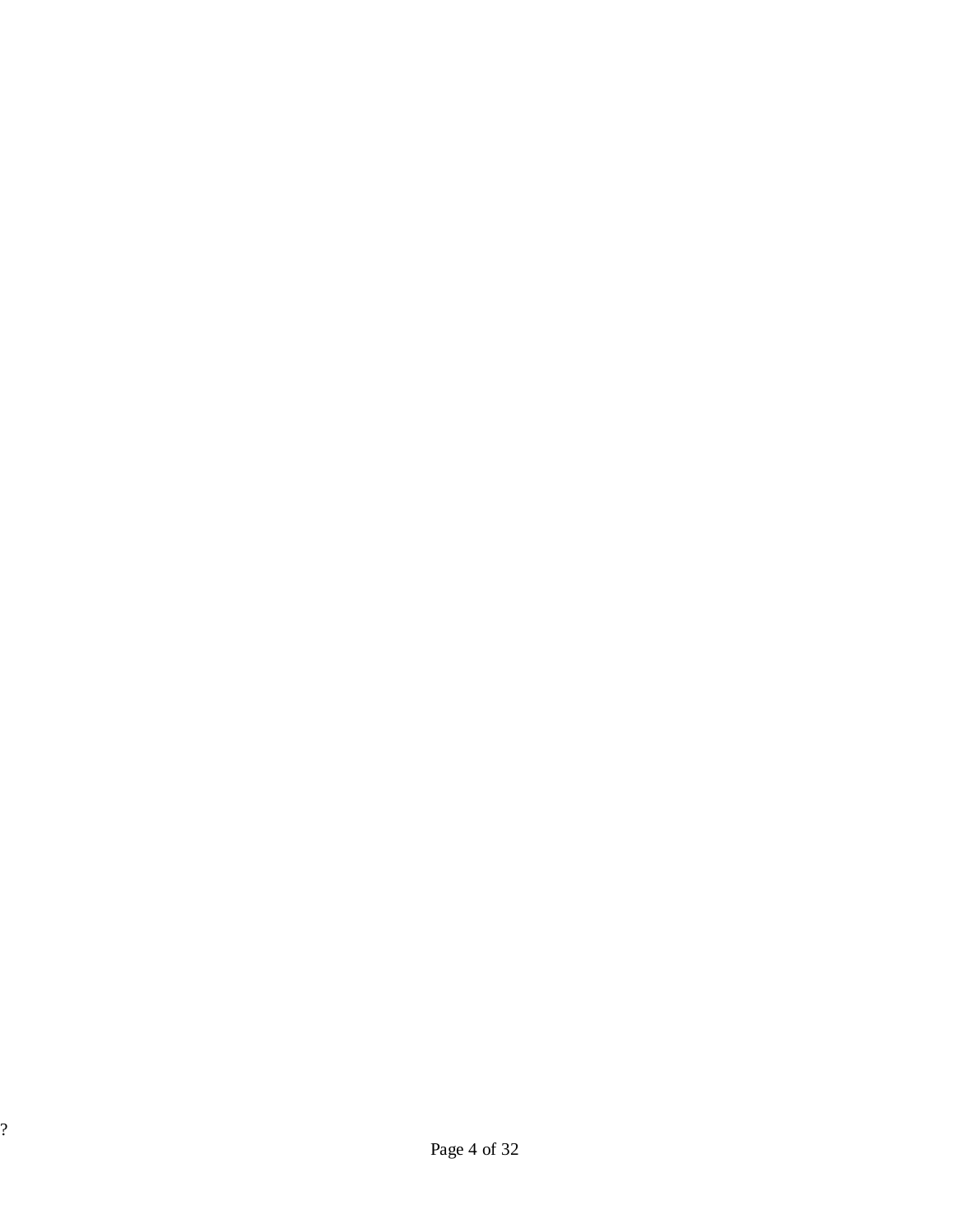### 2. LIBRARY COLLECTION

Report holdings, additions, and subscriptions as of the end of the fiscal year reported in Part 1.

## PRINT MATERIALS

|      | <b>Cataloged Books</b>                                                                                                                                                                          |                |                |
|------|-------------------------------------------------------------------------------------------------------------------------------------------------------------------------------------------------|----------------|----------------|
| 2.1  | <b>Adult Fiction Books</b>                                                                                                                                                                      | 17,511         | 17,427         |
| 2.2  | <b>Adult Non-fiction Books</b>                                                                                                                                                                  | 37,344         | 37,745         |
| 2.3  | Total Adult Books (Total questions 2.1 &<br>2.2)                                                                                                                                                | 54,855         | 55,172         |
| 2.4  | <b>Children's Fiction Books</b>                                                                                                                                                                 | 15,118         | 14,779         |
| 2.5  | <b>Children's Non-fiction Books</b>                                                                                                                                                             | 10,384         | 10,223         |
| 2.6  | Total Children's Books (Total questions 2.4 25,502<br>& 2.5)                                                                                                                                    |                | 25,002         |
| 2.7  | Total Cataloged Books (Total questions 2.3 80,357<br>& 2.6)                                                                                                                                     |                | 80,174         |
|      | <b>Other Print Materials</b>                                                                                                                                                                    |                |                |
| 2.8  | <b>Total Uncataloged Books</b>                                                                                                                                                                  | 2,050          | 2,050          |
| 2.9  | <b>Total Print Serials</b>                                                                                                                                                                      | 8,000          | 8,000          |
| 2.10 | <b>All Other Print Materials</b>                                                                                                                                                                | 332            | 6,795          |
|      | 2.11 Total Other Print Materials (Total questions 10,382<br>2.8 through 2.10)                                                                                                                   |                | 16,845         |
| 2.12 | <b>Total Print Materials (Total questions 2.7)</b><br>and $2.11$ )                                                                                                                              | 90,739         | 97,019         |
|      | <b>ELECTRONIC MATERIALS</b>                                                                                                                                                                     |                |                |
|      | 2.13 Electronic Books                                                                                                                                                                           | $\overline{0}$ | 0              |
|      | 2.14 Local Databases                                                                                                                                                                            | $\overline{0}$ | $\theta$       |
|      | 2.15 NOVEL Databases                                                                                                                                                                            | 12             | 12             |
|      | 2.16 Other Databases                                                                                                                                                                            | 3              | $\mathfrak{Z}$ |
| 2.17 | Total Databases (Total questions 2.14, 2.15 15<br>and 2.16)                                                                                                                                     |                | 15             |
| 2.18 | Other Electronic Materials (includes all<br>other materials in digital format such as<br>e-serials, CD-ROMs, government<br>documents, electronic files, reference tools,<br>scores, maps, etc.) | 73             | 73             |
| 2.19 | Total Electronic Materials (Total questions 88<br>2.13, 2.17 and 2.18)                                                                                                                          |                | 88             |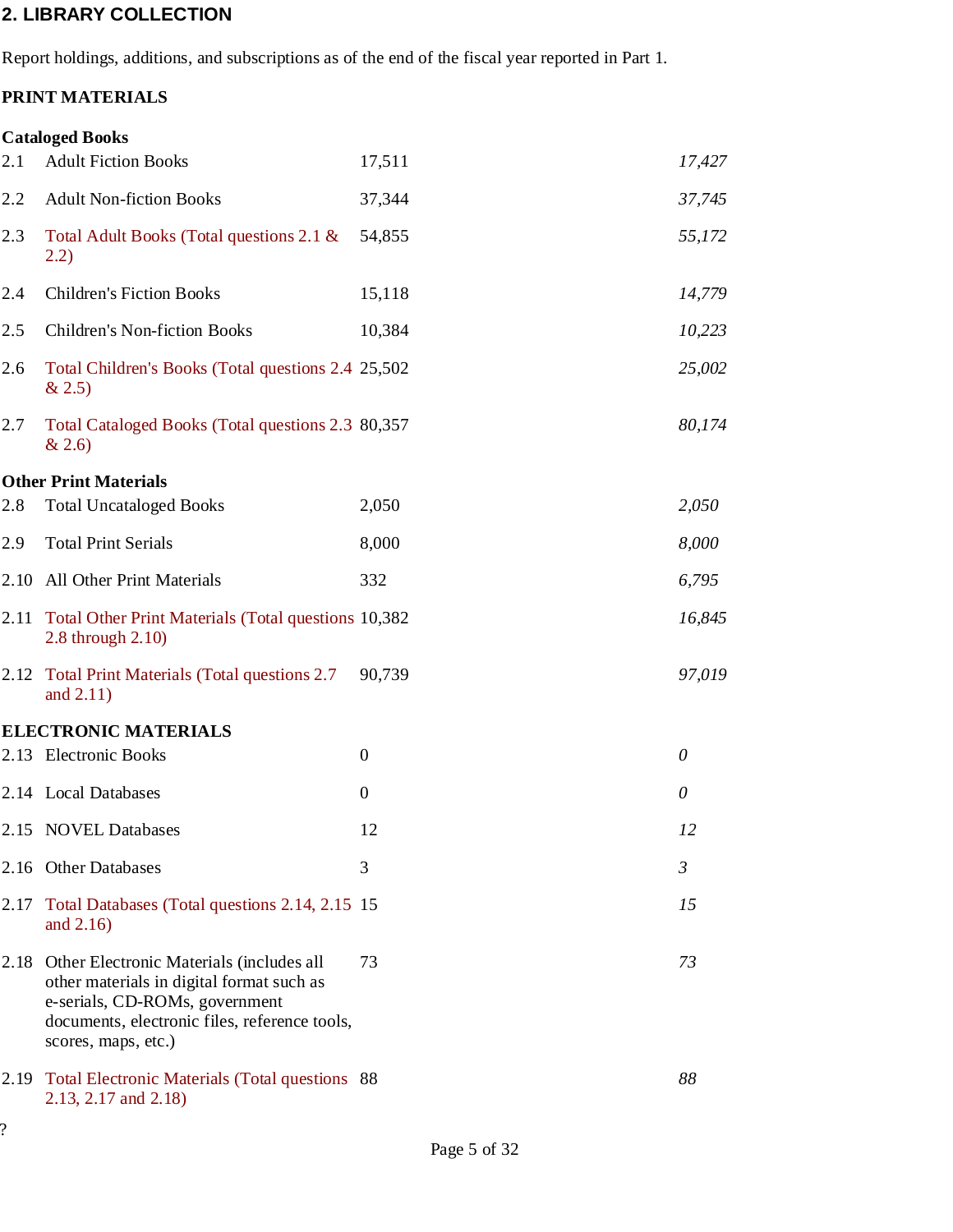|      | <b>ALL OTHER MATERIALS</b>                                                   |                |                  |
|------|------------------------------------------------------------------------------|----------------|------------------|
| 2.20 | Audio Recordings (includes audio CDs,<br>tapes, etc.)                        | 2,500          | 2,472            |
|      | 2.21 Video Recordings (includes VHS, DVD,<br>$etc.$ )                        | 4,535          | 4,211            |
| 2.22 | All Other Materials (includes microform,<br>films, slides, filmstrips, etc.) | 455            | 444              |
| 2.23 | <b>Total Other Materials Holdings</b>                                        | 7,490          | 7,127            |
|      | 2.24 GRAND TOTAL HOLDINGS (Total<br>questions 2.12, 2.19 and 2.23)           | 98,317         | 104,234          |
|      | <b>CURRENT SERIAL SUBSCRIPTIONS</b>                                          |                |                  |
|      | 2.25 Current Print Serial Subscriptions                                      | 92             | 92               |
|      | 2.26 Current Electronic Serial Subscriptions                                 | $\overline{0}$ | $\theta$         |
| 2.27 | <b>Total Current Subscriptions (Total</b><br>questions $2.25$ and $2.26$ )   | 92             | 92               |
|      | ADDITIONS TO HOLDINGS - Do not subtract withdrawals or discards.             |                |                  |
|      | 2.28 Cataloged Books                                                         | 2,457          | 2,951            |
| 2.29 | <b>All Other Print Materials</b>                                             | 1,176          | 1,176            |
| 2.30 | <b>Electronic Materials</b>                                                  | $\mathbf{1}$   | $\boldsymbol{l}$ |
| 2.31 | <b>All Other Materials</b>                                                   | 613            | 795              |
|      |                                                                              |                |                  |

2.32 Total Additions (Total questions 2.28 4,247 4,923 through 2.31)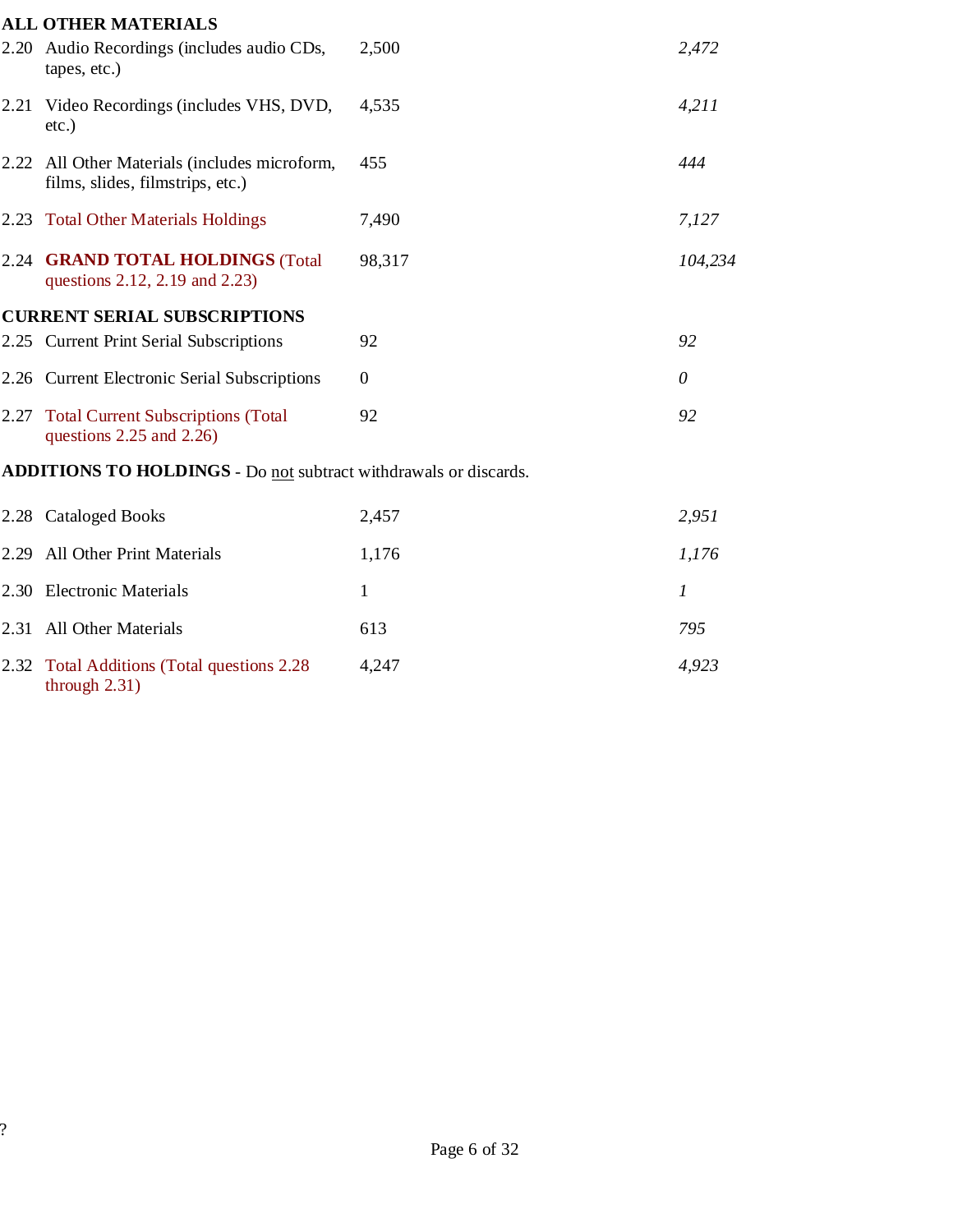## 3. LIBRARY PROGRAMS, POLICIES, AND SERVICES

Report all information on questions 3.1 through 3.10 and 3.51 through 3.59 as of the end of the fiscal year reported in Part 1; report information on questions 3.11 through 3.50 for the 2007 calendar year.

#### LIBRARY SPONSORED PROGRAMS

| 3.1  | <b>Adult Program Sessions</b>                                                 | 62    | 67       |
|------|-------------------------------------------------------------------------------|-------|----------|
| 3.2  | <b>Young Adult Program Sessions</b>                                           | 23    | 0        |
| 3.3  | <b>Children's Program Sessions</b>                                            | 184   | 196      |
| 3.4  | All Other Program Sessions                                                    | 277   | 168      |
| 3.5  | <b>Total Number of Program Sessions (Total)</b><br>questions 3.1 through 3.4) | 546   | 431      |
| 3.6  | <b>Adult Program Attendance</b>                                               | 747   | 811      |
| 3.7  | Young Adult Program Attendance                                                | 161   | $\theta$ |
| 3.8  | Children's Program Attendance                                                 | 6,015 | 3,503    |
| 3.9  | All Other Program Attendance                                                  | 3,458 | 2,024    |
| 3.10 | Total Program Attendance (Total questions 10,381)<br>3.6 through 3.9)         |       | 6,338    |

#### SUMMER READING PROGRAM

3.11- Indicate which of the following apply to the summer reading program(s) offered by the library during the summer of 2007 (check all that apply):

| a.             | Program(s) for children                                                                         | Yes |
|----------------|-------------------------------------------------------------------------------------------------|-----|
| b.             | Program(s) for young adults                                                                     | Yes |
| $\mathbf{c}$ . | NYS Summer Reading Program theme for Yes<br>children used                                       |     |
| d.             | NYS Summer Reading Program theme for Yes<br>young adults used                                   |     |
| e.             | N/A                                                                                             | No  |
|                | 3.12 Library outlets offering the summer reading 1<br>program                                   |     |
|                | 3.13 Children registered for the library's summer 282<br>reading program                        |     |
|                | 3.14 Young adults registered for the library's<br>summer reading program                        | 13  |
|                | 3.15 Total number registered for the library's<br>summer reading program (total $3.13 + 3.14$ ) | 295 |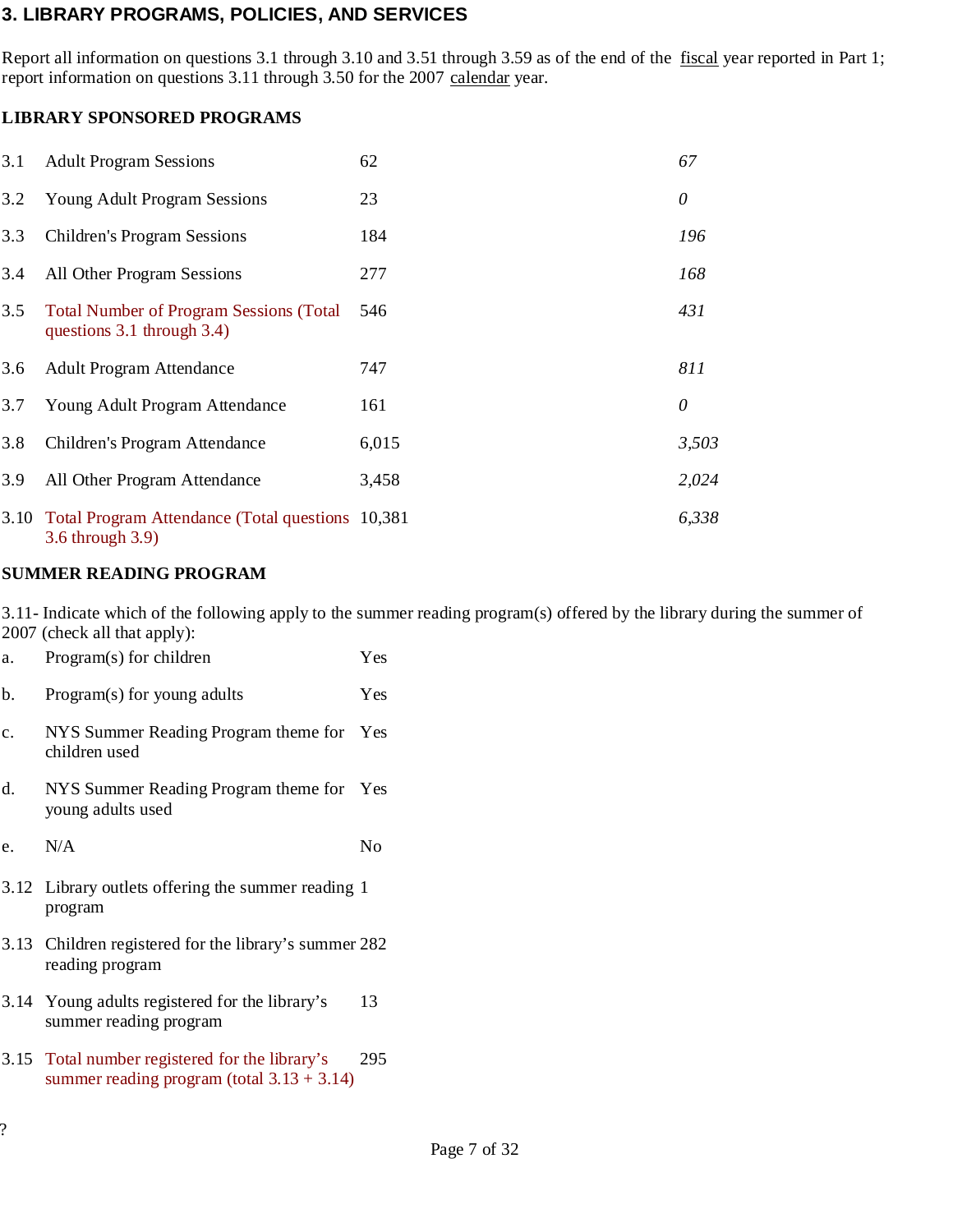| 3.16 | Children's program sessions – Summer<br>2007                                  | 58       |
|------|-------------------------------------------------------------------------------|----------|
| 3.17 | Young adult program sessions – Summer<br>2007                                 | $\Omega$ |
| 3.18 | Total program sessions – Summer 2007<br>$(total 3.16 + 3.17)$                 | 58       |
| 3.19 | Children's program attendance – Summer<br>2007                                | 1,908    |
| 3.20 | Young adult program attendance - Summer 117<br>2007                           |          |
| 3.21 | Total program attendance – Summer 2007 2,025<br>$(total 3.19 + 3.20)$         |          |
|      | <b>COLLABORATORS</b>                                                          |          |
|      | 3.22 Public school district(s) and/or BOCES                                   | 2        |
|      | 3.23 Non-public school(s)                                                     | 3        |
|      | 3.24 Childcare center(s)                                                      | 1        |
|      | 3.25 Summer camp $(s)$                                                        | 0        |
|      | 3.26 Municipality/Municipalities                                              | 0        |
|      | 3.27 Literacy provider(s)                                                     | 0        |
|      | 3.28 Other (describe using the State note)                                    | 0        |
| 3.29 | Total Collaborators (total 3.22 through<br>3.28                               | 6        |
|      | <b>EARLY LITERACY PROGRAMS</b>                                                |          |
| 3.30 | Did the library offer early literacy<br>programs? (Enter Y for Yes, N for No) | Y        |
|      | 3.31 Indicate age group(s) (check all that apply):                            |          |
| a.   | Birth - 3 years                                                               | Yes      |
| b.   | $4 - 5$ years                                                                 | Yes      |
| c.   | Parents and Caregivers                                                        | No       |
| d.   | N/A                                                                           | No       |
|      | 3.32 Ages birth to three years program sessions                               | 43       |
| 3.33 | Ages four to five years program sessions                                      | 44       |
| 3.34 | Parent and/or caregiver program sessions                                      | 0        |

3.35 Total program sessions (total  $3.32 + 3.33 + 87$ 3.34)

?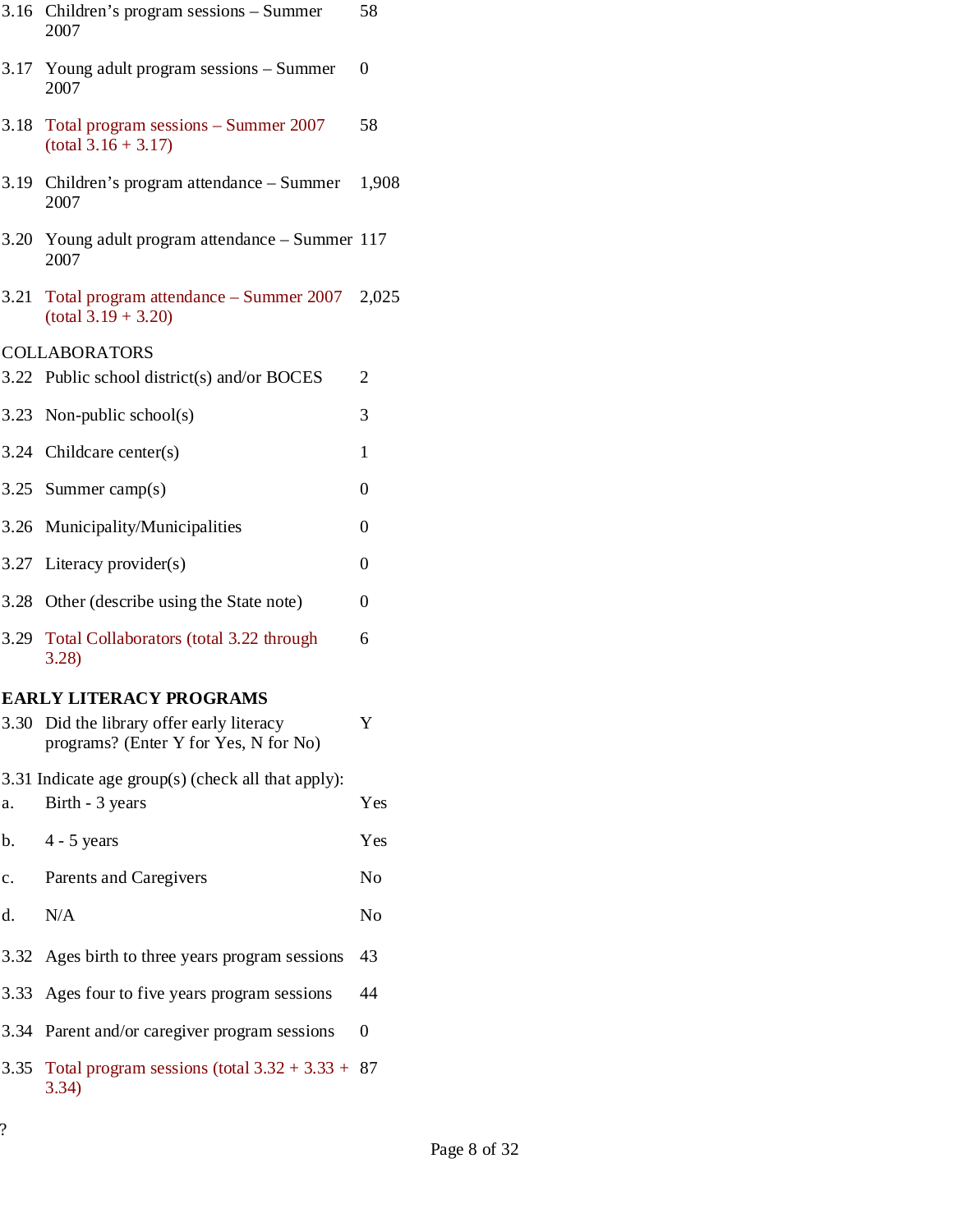|      | 3.36 Ages birth to three years program<br>attendance                                                             | 1,032            |
|------|------------------------------------------------------------------------------------------------------------------|------------------|
| 3.37 | Ages four to five years program attendance 871                                                                   |                  |
|      | 3.38 Parent and/or caregiver program attendance 0                                                                |                  |
| 3.39 | Total program attendance (total $3.36 + 3.37$ 1,903<br>$+3.38$                                                   |                  |
|      | 3.40 Collaborators (check all that apply):                                                                       |                  |
| a.   | Childcare center(s)                                                                                              | Yes              |
| b.   | Public School District(s) and/or BOCES                                                                           | Yes              |
| c.   | Non-Public School(s)                                                                                             | Yes              |
| d.   | Other (describe using the State note)                                                                            | N <sub>0</sub>   |
| e.   | N/A                                                                                                              | No               |
|      | PROGRAMS FOR ENGLISH SPEAKERS OF OTHER LANGUAGES (ESOL)                                                          |                  |
| 3.41 | Did the library offer programs for English<br>Speakers of Other Languages (ESOL)?<br>(Enter Y for Yes, N for No) | N                |
|      | 3.42 Children's program sessions                                                                                 | $\theta$         |
| 3.43 | Young adult program sessions                                                                                     | $\Omega$         |
| 3.44 | Adult program sessions                                                                                           | $\theta$         |
| 3.45 | Total program sessions (total $3.42 + 3.43 + 0$<br>3.44)                                                         |                  |
|      | 3.46 Children's program attendance                                                                               | $\boldsymbol{0}$ |
| 3.47 | Young adult program attendance                                                                                   | $\theta$         |
| 3.48 | Adult program attendance                                                                                         | $\theta$         |
| 3.49 | Total program attendance (total $3.46 + 3.47$ 0<br>$+3.48$                                                       |                  |
|      | 3.50 Collaborators (check all that apply):                                                                       |                  |
| a.   | Literacy NY (Literacy Volunteers of<br>America)                                                                  | N <sub>o</sub>   |
| b.   | Public School District(s) and/or BOCES                                                                           | N <sub>o</sub>   |
| c.   | Non-Public School(s)                                                                                             | N <sub>o</sub>   |
| d.   | Other (describe using the State note)                                                                            | N <sub>o</sub>   |
| e.   | N/A                                                                                                              | N <sub>0</sub>   |
|      | <b>LIBRARY USE</b>                                                                                               |                  |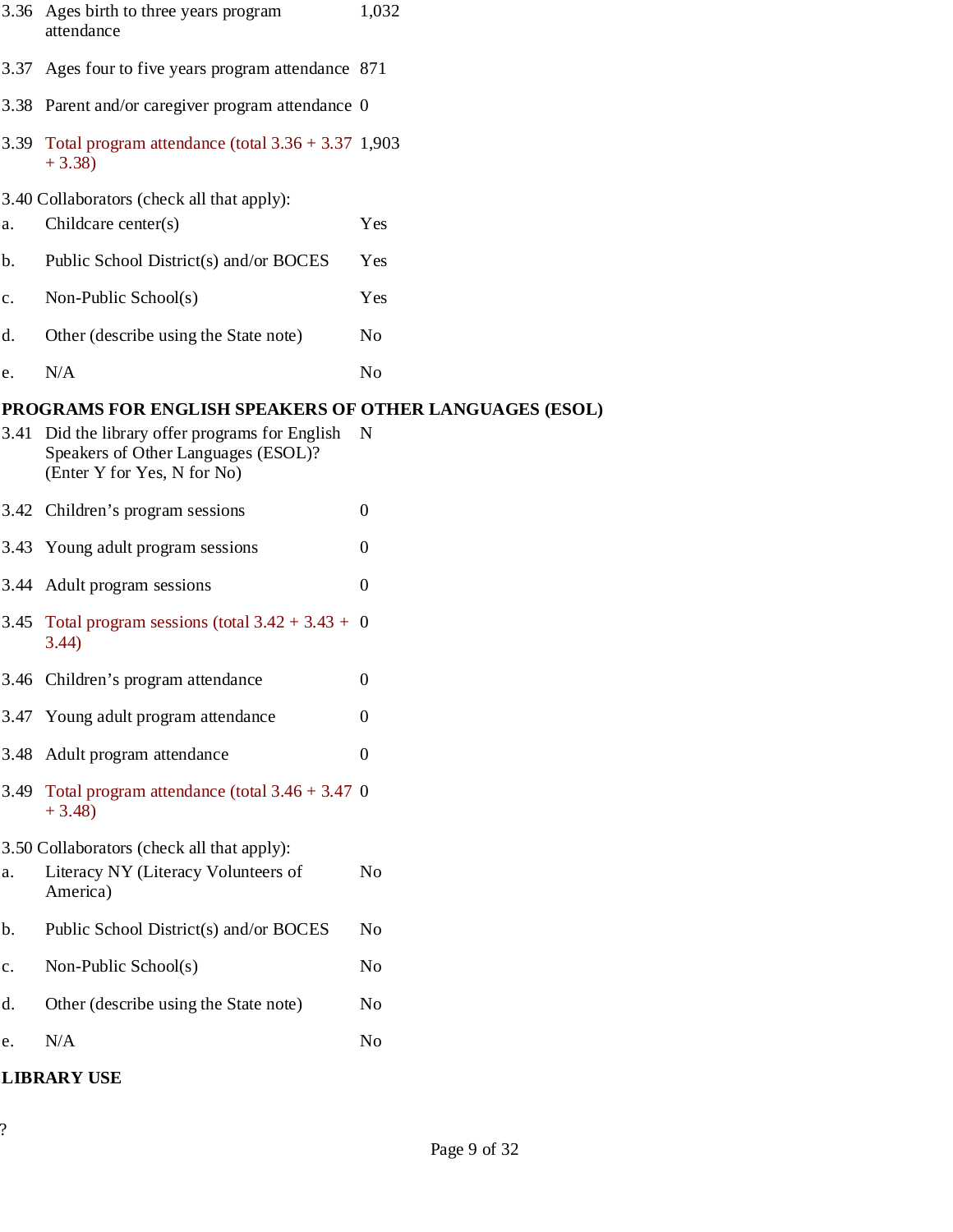|      | 3.51 Library visits (total annual attendance)                                                                                                                  | 110,000      | 154,350          |
|------|----------------------------------------------------------------------------------------------------------------------------------------------------------------|--------------|------------------|
|      | 3.52 Registered resident borrowers                                                                                                                             | 17,112       | 16,298           |
|      | 3.53 Registered non-resident borrowers                                                                                                                         | 19           | 14               |
|      | <b>WRITTEN POLICIES (Answer Y for Yes, N for No)</b>                                                                                                           |              |                  |
|      | 3.54 Does the library have an open meeting<br>policy?                                                                                                          | Y            | Y                |
| 3.55 | Does the library have a policy protecting<br>the confidentiality of library records?                                                                           | Y            | Y                |
|      | 3.56 Does the library have an Internet use<br>policy?                                                                                                          | Y            | Y                |
|      | 3.57 Does the library have a disaster policy?                                                                                                                  | N            | $\boldsymbol{N}$ |
|      | <b>ACCESSIBILITY (Answer Y for Yes, N for No)/b&gt;</b>                                                                                                        |              |                  |
|      | 3.58 Does the library provide service to persons Y<br>who cannot visit the library (homebound<br>persons, persons in nursing homes, persons<br>in jail, etc.)? |              | Y                |
| 3.59 | Does the library have devices for the deaf<br>and hearing impaired (TTY/TDD)?                                                                                  | $\mathbf{Y}$ | Y                |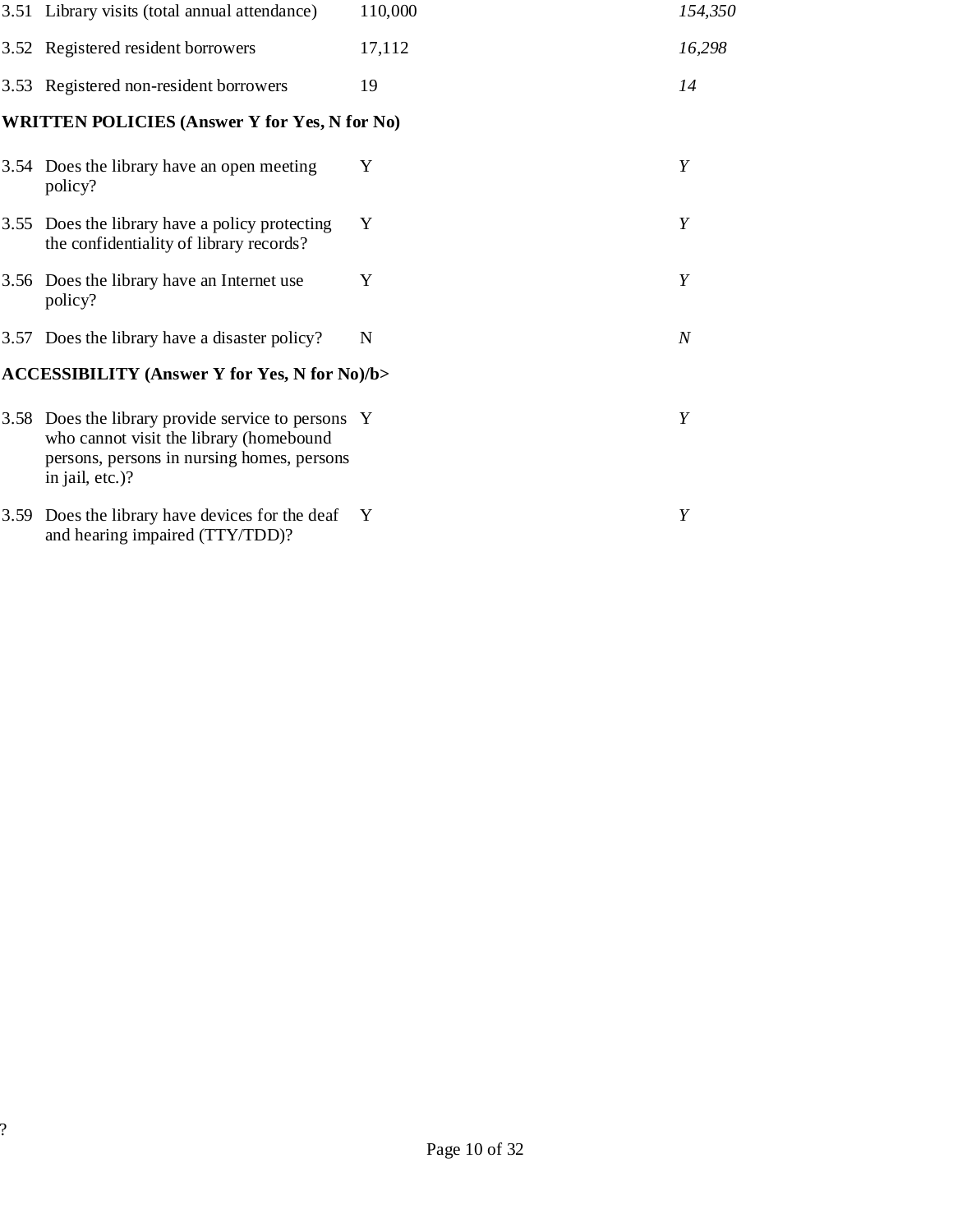#### 4. LIBRARY TRANSACTIONS

Report all transactions as of the end of the fiscal year reported in Part 1. (Please note: Internal Library usage is not considered part of circulation)

#### CATALOGED BOOK CIRCULATION

| 4.1  | <b>Adult Fiction Books</b>                                                              | 18,186  | 18,551  |
|------|-----------------------------------------------------------------------------------------|---------|---------|
| 4.2  | <b>Adult Non-fiction Books</b>                                                          | 13,274  | 14,008  |
| 4.3  | Total Adult Books (Total questions 4.1 &<br>4.2)                                        | 31,460  | 32,559  |
| 4.4  | <b>Children's Fiction Books</b>                                                         | 20,205  | 22,528  |
| 4.5  | <b>Children's Non-fiction Books</b>                                                     | 8,372   | 8,801   |
| 4.6  | Total Children's Books (Total questions 4.4 28,577<br>& 4.5)                            |         | 31,329  |
| 4.7  | <b>Total Cataloged Book Circulation (Total</b><br>question 4.3 & 4.6)                   | 60,037  | 63,888  |
|      | <b>CIRCULATION OF OTHER MATERIALS</b>                                                   |         |         |
| 4.8  | <b>Circulation of Adult Other Materials</b>                                             | 27,377  | 30,444  |
| 4.9  | Circulation of Children's Other Materials                                               | 12,587  | 15,469  |
| 4.10 | <b>Total Circulation of Other Materials (Total</b><br>questions $4.8 \& 4.9$            | 39,964  | 45,913  |
| 4.11 | <b>Grand Total Circulation Transactions</b><br>(Total questions 4.7 & 4.10)             | 100,001 | 109,801 |
|      | 4.12 Grand Total Circulation of Children's<br>Materials (Total questions $4.6 \& 4.9$ ) | 41,164  | 46,798  |
|      | <b>REFERENCE TRANSACTIONS</b>                                                           |         |         |
|      | 4.13 Total Reference Transactions                                                       | 40,000  | 40,000  |
|      | <b>INTERLIBRARY LOAN - MATERIALS RECEIVED (BORROWED)</b>                                |         |         |
|      | 4.14 TOTAL MATERIALS RECEIVED                                                           | 12,572  | 11,904  |
|      | <b>INTERLIBRARY LOAN - MATERIALS PROVIDED (LOANED)</b>                                  |         |         |
|      | <b>4.15 TOTAL MATERIALS PROVIDED</b>                                                    | 10,898  | 10,767  |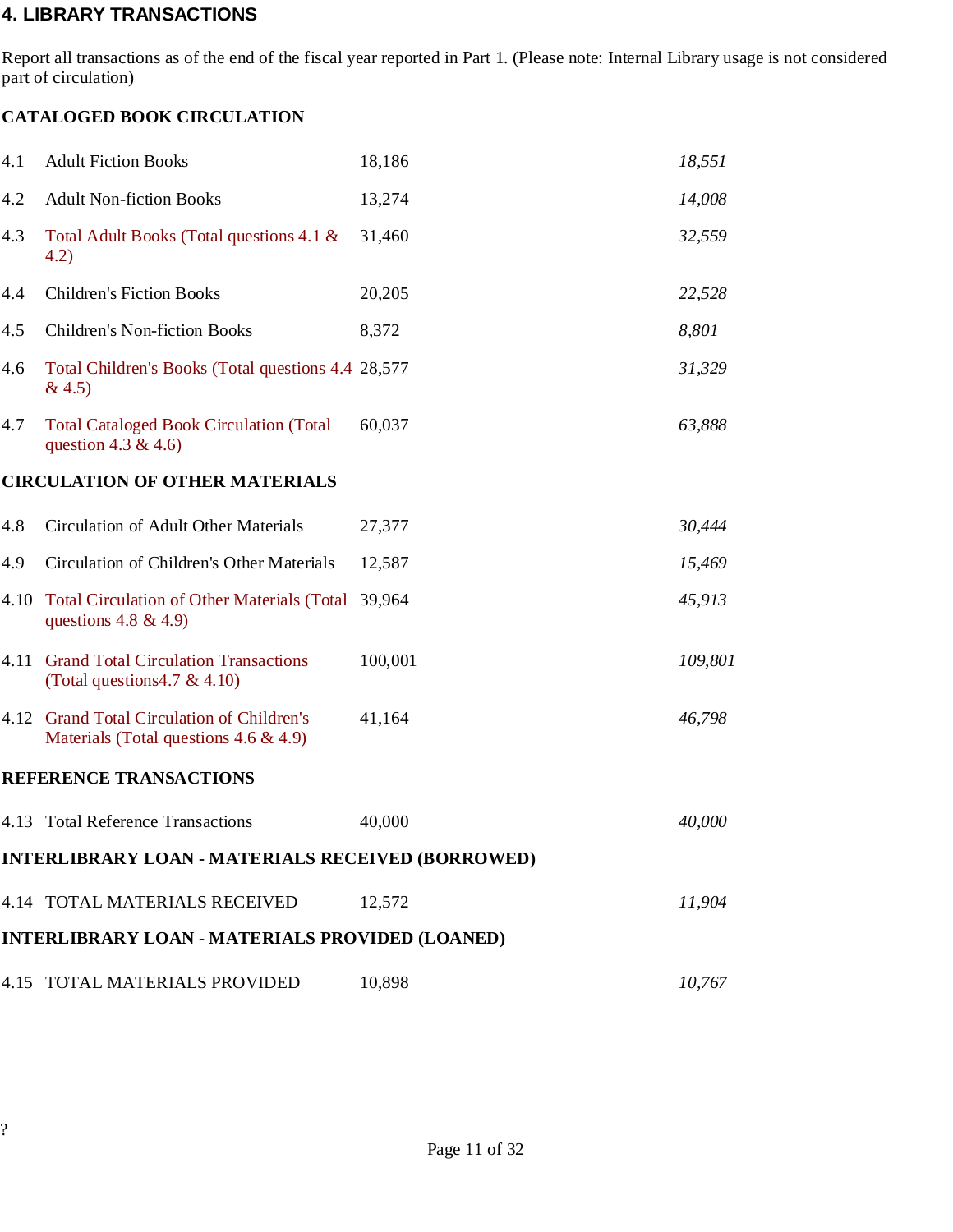### 5. AUTOMATION AND TELECOMMUNICATIONS

Report all information as of December 31, 2007.

#### SYSTEMS AND SERVICES

| 5.1            | Automated circulation system?                                                     | Y              | Y                |
|----------------|-----------------------------------------------------------------------------------|----------------|------------------|
| 5.2            | Online public access catalog (OPAC)?                                              | Y              | Y                |
| 5.3            | Electronic access to your OPAC from<br>outside the library?                       | Y              | Y                |
| 5.4            | Does the library use Internet filtering<br>software on any computer?              | $\mathbf N$    | $\boldsymbol{N}$ |
| 5.5            | Total number of Internet terminals used by 25<br>the general public.              |                | 24               |
| 5.6            | Number of users (in-library only) of public 59,500<br>Internet computers per year |                | 60,000           |
|                | 5.7 Type of connection on public library Internet computers                       |                |                  |
| a.             | Dial-Up                                                                           | N <sub>o</sub> |                  |
| b.             | <b>DSL</b>                                                                        | N <sub>o</sub> |                  |
| c.             | Cable                                                                             | Yes            |                  |
| d.             | Leased Line                                                                       | N <sub>o</sub> |                  |
| e.             | Municipal Networks (wireless or other)                                            | N <sub>o</sub> |                  |
| f.             | <b>State Network</b>                                                              | N <sub>o</sub> |                  |
| g.             | Fiber                                                                             | N <sub>o</sub> |                  |
| h.             | Other (specify using the State note)                                              | N <sub>o</sub> |                  |
|                | 5.8 Maximum speed of connection on public library Internet computers              |                |                  |
| a.             | Less than 128 kilobits per second                                                 | N <sub>0</sub> |                  |
| b.             | 129 to 256 kilobits per second                                                    | No             |                  |
| $\mathbf{c}$ . | 257 to 768 kilobits per second                                                    | N <sub>0</sub> |                  |
| d.             | 769 kilobits to 1.4 megabits per second                                           | Yes            |                  |
| e.             | 1.5 megabits per second                                                           | N <sub>0</sub> |                  |
| f.             | 1.6 to 5.0 megabits per second                                                    | No             |                  |
| g.             | 6.0 to 10 megabits per second                                                     | N <sub>0</sub> |                  |

h. Greater than 10 megabits per second No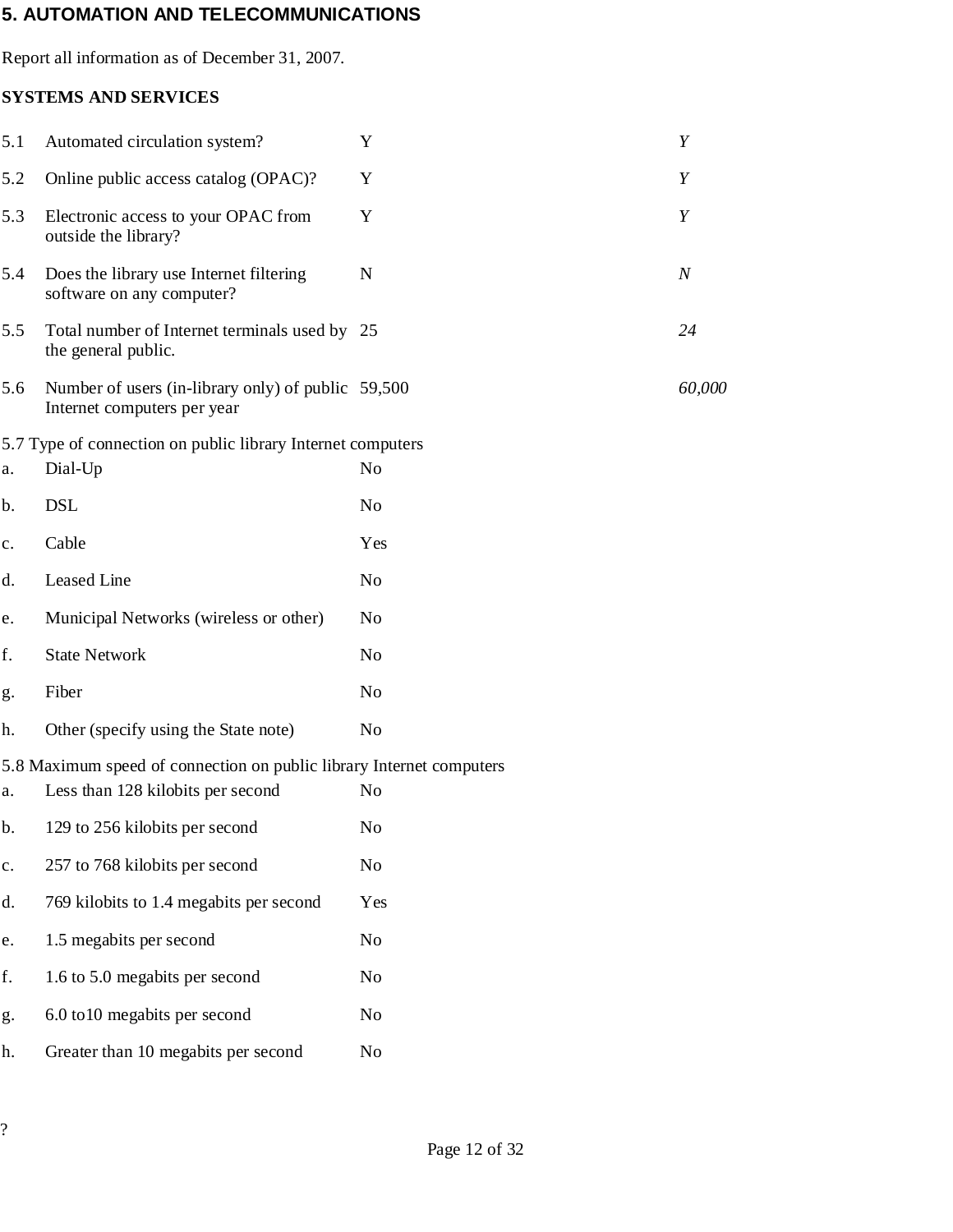#### 6. STAFF INFORMATION

Report all staff information as of the end of the fiscal year reported in Part 1.

#### FTE (FULL-TIME EQUIVALENT CALCULATION)

| 6.1 The number of hours per workweek used to 40 | 40 |
|-------------------------------------------------|----|
| compute FTE for all paid library personnel      |    |
| in this section.                                |    |

#### BUDGETED POSITIONS IN FULL-TIME EQUIVALENTS - Report positions to two decimal places.

| 6.2  | Library Director (certified)                                                  | 1              | $\boldsymbol{l}$ |
|------|-------------------------------------------------------------------------------|----------------|------------------|
| 6.3  | Vacant Library Director (certified)                                           | $\overline{0}$ | $\theta$         |
| 6.4  | Librarian (certified)                                                         | $\mathbf{1}$   | $\boldsymbol{l}$ |
| 6.5  | Vacant Librarian (certified)                                                  | $\Omega$       | $\theta$         |
| 6.6  | Library Manager (not certified)                                               | $\Omega$       | $\theta$         |
| 6.7  | Vacant Library Manager (not certified)                                        | $\Omega$       | 0                |
| 6.8  | Library Specialist/Paraprofessional (not<br>certified)                        | $\overline{2}$ | $\overline{2}$   |
| 6.9  | Vacant Library Specialist/Paraprofessional 0<br>(not certified)               |                | $\theta$         |
|      | 6.10 Other Staff                                                              | 8              | 8                |
| 6.11 | Vacant Other Staff                                                            | $\overline{0}$ | $\theta$         |
|      | 6.12 TOTAL PAID STAFF (Total questions 6.2, 12.00)<br>$6.4, 6.6, 6.8 \& 6.10$ |                | 12.00            |
|      | 6.13 VACANT TOTAL PAID STAFF (Total<br>questions 6.3, 6.5, 6.7, 6.9 & 6.11)   | 0.00           | 0.00             |
|      | <b>SALARY INFORMATION</b>                                                     |                |                  |
|      | 6.14 FTE - Entry Level Librarian (certified)                                  | $\overline{0}$ | $\theta$         |
|      | 6.15 Salary - Entry Level Librarian (certified)                               | \$0            | \$0              |
|      | 6.16 FTE - Library Director (certified)                                       | 1              | $\boldsymbol{l}$ |
|      | 6.17 Salary - Library Director (certified)                                    | \$51,090       | \$52,600         |
|      | 6.18 FTE - Library Manager (not certified)                                    | $\Omega$       | $\theta$         |
|      | 6.19 Salary - Library Manager (not certified)                                 | \$0            | \$0              |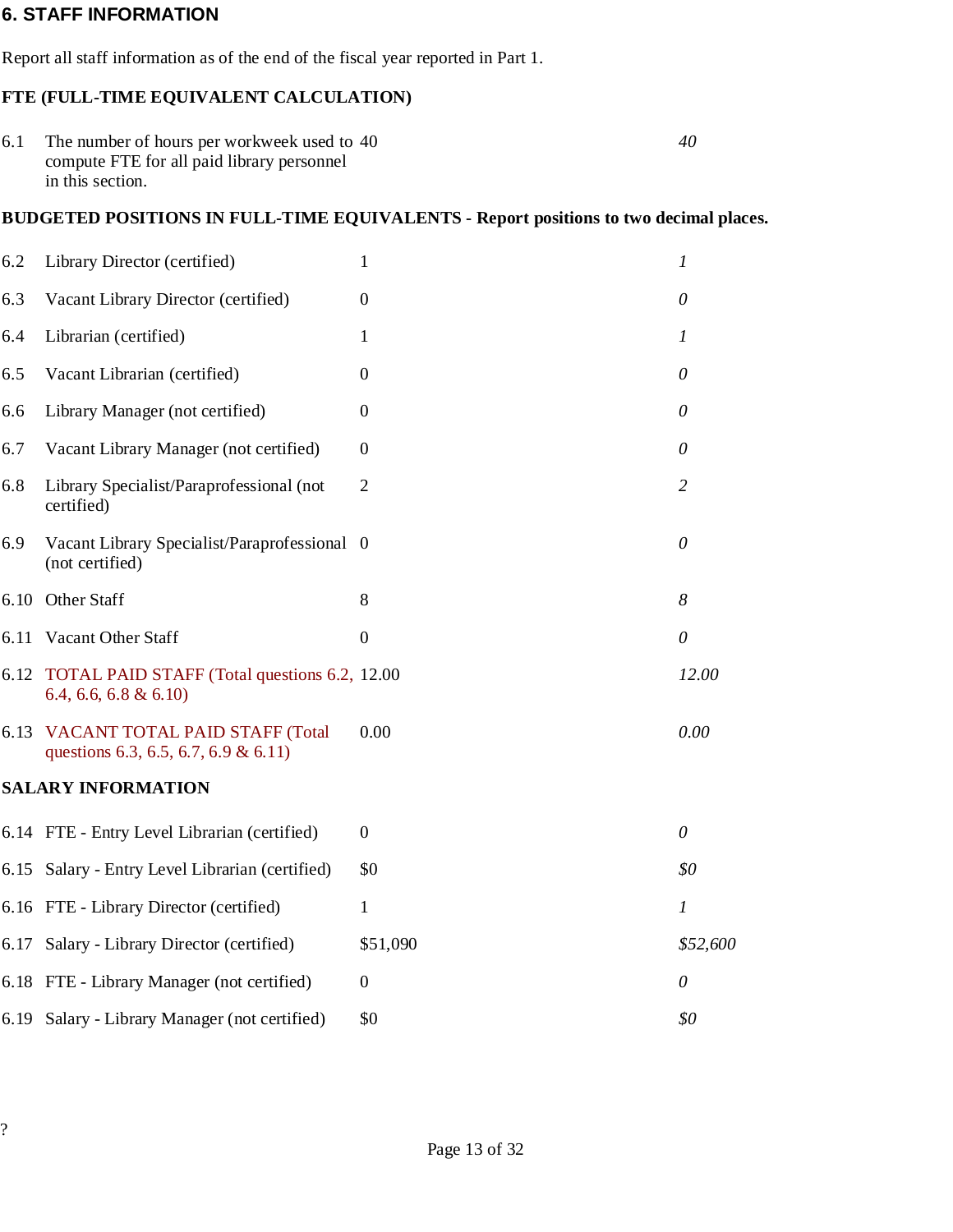# 7. MINIMUM PUBLIC LIBRARY STANDARDS

|      | Report all information as of December 31, 2007.                                                                                          |   |   |
|------|------------------------------------------------------------------------------------------------------------------------------------------|---|---|
| 7.1  | 1. Is governed by board-approved written<br>bylaws.                                                                                      | Y | Y |
| 7.2  | 2. Has a board-approved written long range Y<br>plan of service.                                                                         |   | Y |
| 7.3  | 3. Presents an annual report to the<br>community.                                                                                        | Y | Y |
| 7.4  | 4. Has board-approved written policies.                                                                                                  | Y | Y |
| 7.5  | 5. Presents an annual written budget to<br>appropriate funding agencies.                                                                 | Y | Y |
| 7.6  | 6. Periodically evaluates the effectiveness<br>of the collection and services in meeting<br>community needs.                             | Y | Y |
| 7.7  | 7. Is open the minimum standard number of Y<br>public service hours for population served.<br>(see instructions)                         |   | Y |
|      | 8. Maintains a facility to meet community needs, including adequate:                                                                     |   |   |
| 7.8  | 8a. space                                                                                                                                | Y | Y |
| 7.9  | 8b. lighting                                                                                                                             | Y | Y |
| 7.10 | 8c. shelving                                                                                                                             | Y | Y |
| 7.11 | 8d. seating                                                                                                                              | Y | Y |
|      | 7.12 8e. restroom (see instructions)                                                                                                     | Y | Y |
|      | 9. Has the equipment and connections necessary to facilitate access to information:                                                      |   |   |
|      | 7.13 9a. telephone                                                                                                                       | Y | Y |
|      | 7.14 9b. photocopier (see instructions)                                                                                                  | Y | Y |
|      | 7.15 9c. microcomputer or terminal                                                                                                       | Y | Y |
|      | 7.16 9d. printer                                                                                                                         | Y | Y |
| 7.17 | 9e. telefacsimile capability (see<br>instructions)                                                                                       | Y | Y |
| 7.18 | 10. Distributes printed information listing<br>the library's hours open, borrowing rules,<br>services, location and phone number.        | Y | Y |
| 7.19 | 11. Employs a paid director in accordance<br>with the provisions of section 90.8 of<br>Commissioner's Regulations. (see<br>instructions) | Y | Y |
| ?    |                                                                                                                                          |   |   |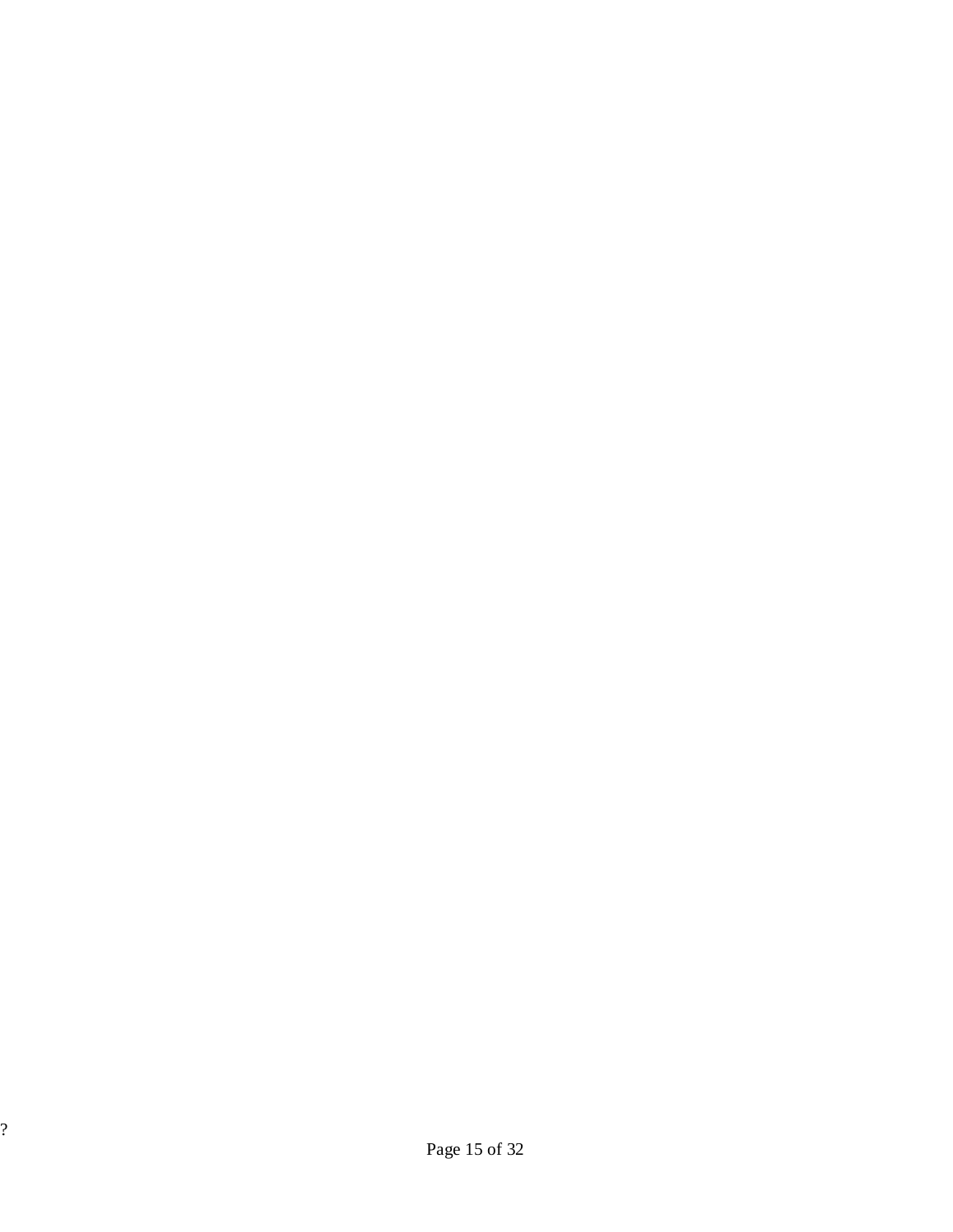#### 8. PUBLIC SERVICE INFORMATION

Report all information as of the end of the fiscal year reported in Part 1.

PUBLIC SERVICE OUTLETS - Libraries reporting main libraries, branches and bookmobiles should complete Service Outlets Information in Part 9.

| 8.1  | Main Library                                                                 | $\mathbf{1}$   | 1                |
|------|------------------------------------------------------------------------------|----------------|------------------|
| 8.2  | <b>Branches</b>                                                              | $\mathbf{0}$   | 0                |
| 8.3  | Bookmobiles                                                                  | $\overline{0}$ | 0                |
| 8.4  | <b>Other Outlets</b>                                                         | $\overline{0}$ | 0                |
| 8.5  | <b>TOTAL PUBLIC SERVICE OUTLETS</b><br>(Total questions $8.1 - 8.4$ )        | 1              | $\boldsymbol{l}$ |
|      | PUBLIC SERVICE HOURS - Report hours to two decimal places.                   |                |                  |
| 8.6  | Minimum Weekly Total Hours - Main<br>Library                                 | 49             | 49               |
| 8.7  | Minimum Weekly Total Hours - Branch<br>Libraries                             | $\overline{0}$ | $\theta$         |
| 8.8  | Minimum Weekly Total Hours -<br><b>Bookmobiles</b>                           | $\overline{0}$ | 0                |
| 8.9  | Minimum Weekly Total Hours - Total<br>Hours Open (Total questions 8.6 - 8.8) | 49.00          | 49.00            |
|      | 8.10 Annual Total Hours - Main Library                                       | 2,800          | 2,800            |
| 8.11 | Annual Total Hours - Branch Libraries                                        | $\mathbf{0}$   | 0                |
|      | 8.12 Annual Total Hours - Bookmobiles                                        | $\mathbf{0}$   | 0                |
| 8.13 | Annual Hours Open - Total Hours Open<br>(Total questions 8.10 through 8.12)  | 2,800.00       | 2,800.00         |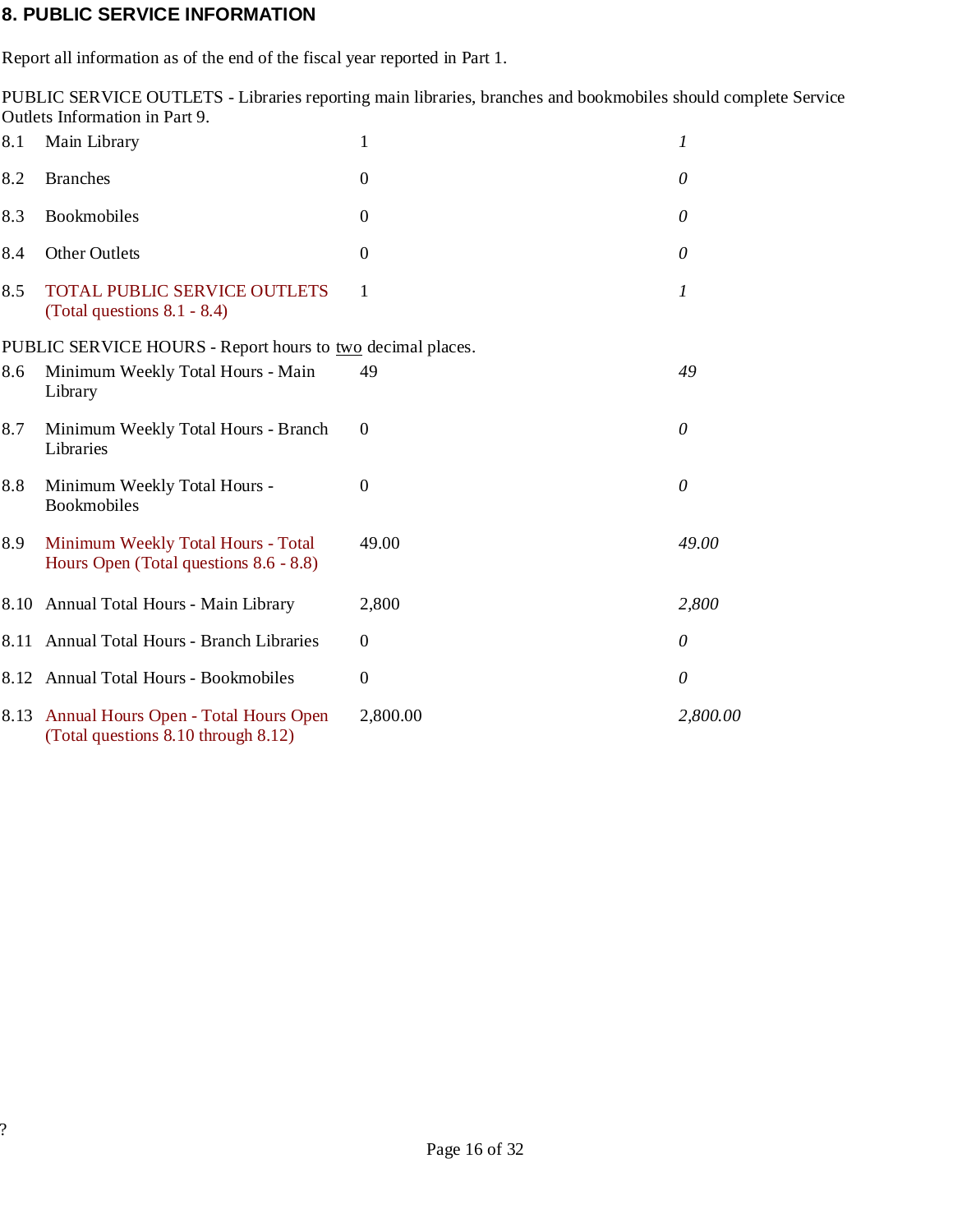#### 9. SERVICE OUTLET INFORMATION

NOTE: Libraries reporting Public Service Outlets in questions 8.1, 8.2 and 8.3 of Part 8 are required to complete this part of the Annual Report. Use this section to enter outlet information on main libraries, branches or bookmobiles. Complete one record for *each* main library, branch or bookmobile.

| 1.  | <b>Outlet Name</b>                                                                                          | <b>Kingston Library</b>      | Kingston Library             |
|-----|-------------------------------------------------------------------------------------------------------------|------------------------------|------------------------------|
| 2.  | Outlet Name Status (State Use Only - Do<br><b>Not Modify</b> )                                              | 00 (for no change)           | 00 (for no change)           |
| 3.  | <b>Street Address</b>                                                                                       | 55 Franklin St               | 55 Franklin St               |
| 4.  | <b>Outlet Street Address Status</b>                                                                         | 00 (for no change)           | 00 (for no change)           |
| 5.  | City                                                                                                        | Kingston                     | Kingston                     |
| 6.  | Zip Code                                                                                                    | 12401                        | 12401                        |
| 7.  | Four-Digit Zip Code Extension                                                                               | 4944                         | 4944                         |
| 8.  | Phone (enter 10 digits only)                                                                                | $(845)$ 336-4260             | $(845)$ 336-4260             |
| 9.  | Fax Number (enter 10 digits only)                                                                           | $(845)$ 331-7981             | $(845)$ 331-7981             |
| 10. | E-mail Address                                                                                              | director@kingstonlibrary.org | director@kingstonlibrary.org |
| 11. | <b>Outlet URL</b>                                                                                           | www.kingstonlibrary.org      | www.kingstonlibrary.org      |
| 12. | County                                                                                                      | Ulster                       | <b>Ulster</b>                |
| 13. | Outlet Type Code (select one):                                                                              | CE                           | CE                           |
| 14. | Enter the appropriate outlet code (select)<br>one):                                                         | LR                           | LR                           |
| 15. | Indicate the year this outlet was initially<br>constructed                                                  | 1878                         | 1878                         |
| 16. | Indicate the year the outlet underwent a<br>major renovation costing \$25,000 or more                       | 2007                         | 2004                         |
| 17. | Square footage of the outlet                                                                                | 16,000                       | 16,000                       |
| 18. | Does the outlet have a building entrance<br>that is physically accessible to the person in<br>a wheelchair? | Y                            | Y                            |
| 19. | Is every public part of the outlet accessible Y<br>to the person in a wheelchair?                           |                              | Y                            |
| 20. | <b>LIBID</b>                                                                                                | 3200623420                   | 3200623420                   |
| 21. | <b>FSCSID</b>                                                                                               | NY0258                       | NY0258                       |
| 22. | Metropolitan Status Code (State Use Only - NO<br>Do Not Modify)                                             |                              | NO                           |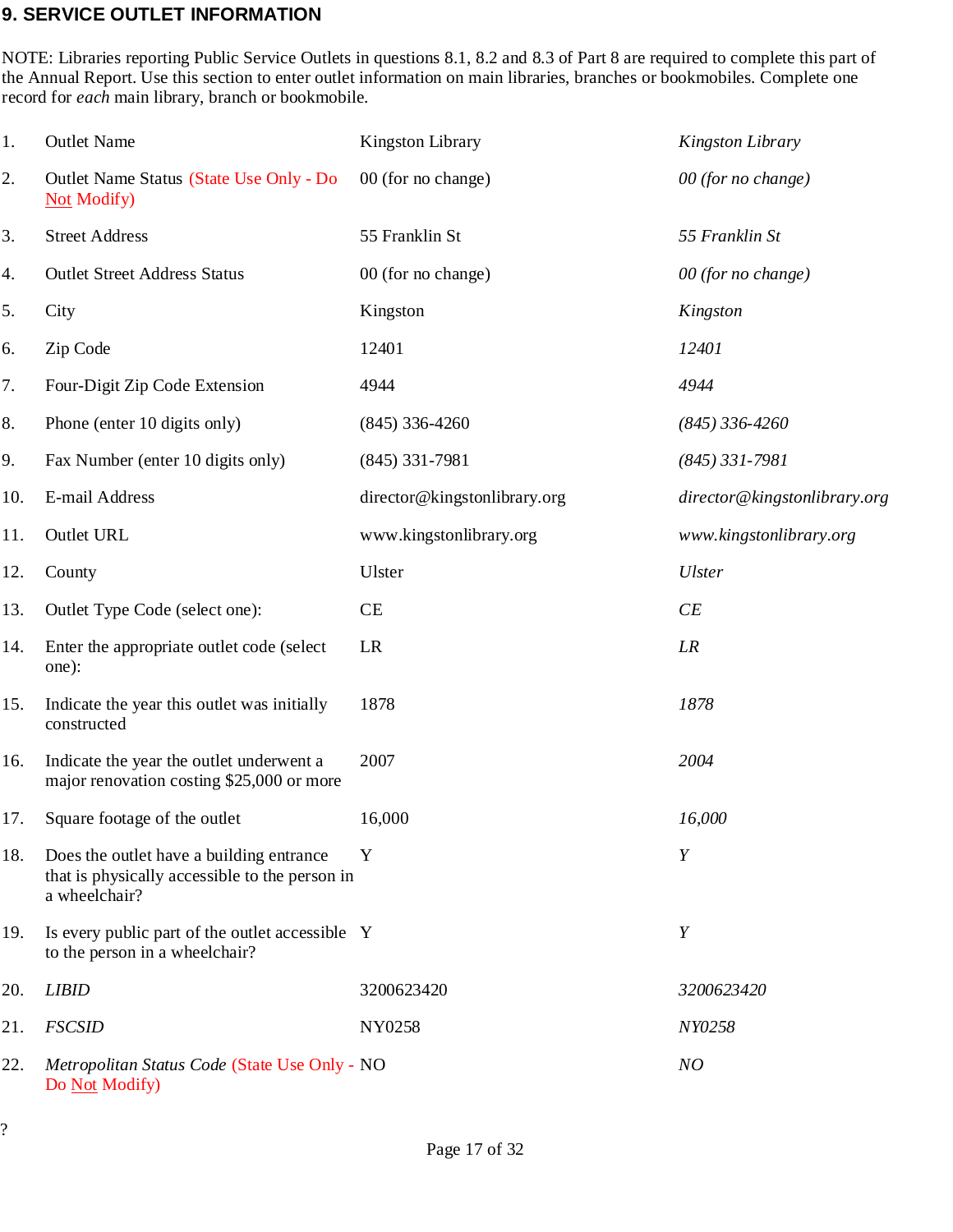- 23. Number of Bookmobiles in the Bookmobile  $0$  0 Outlet Record
- 24. Structure Status (State Use Only Do <u>Not</u> 00 (for no change from previous year) 00 (for no change from Modify)

previous year)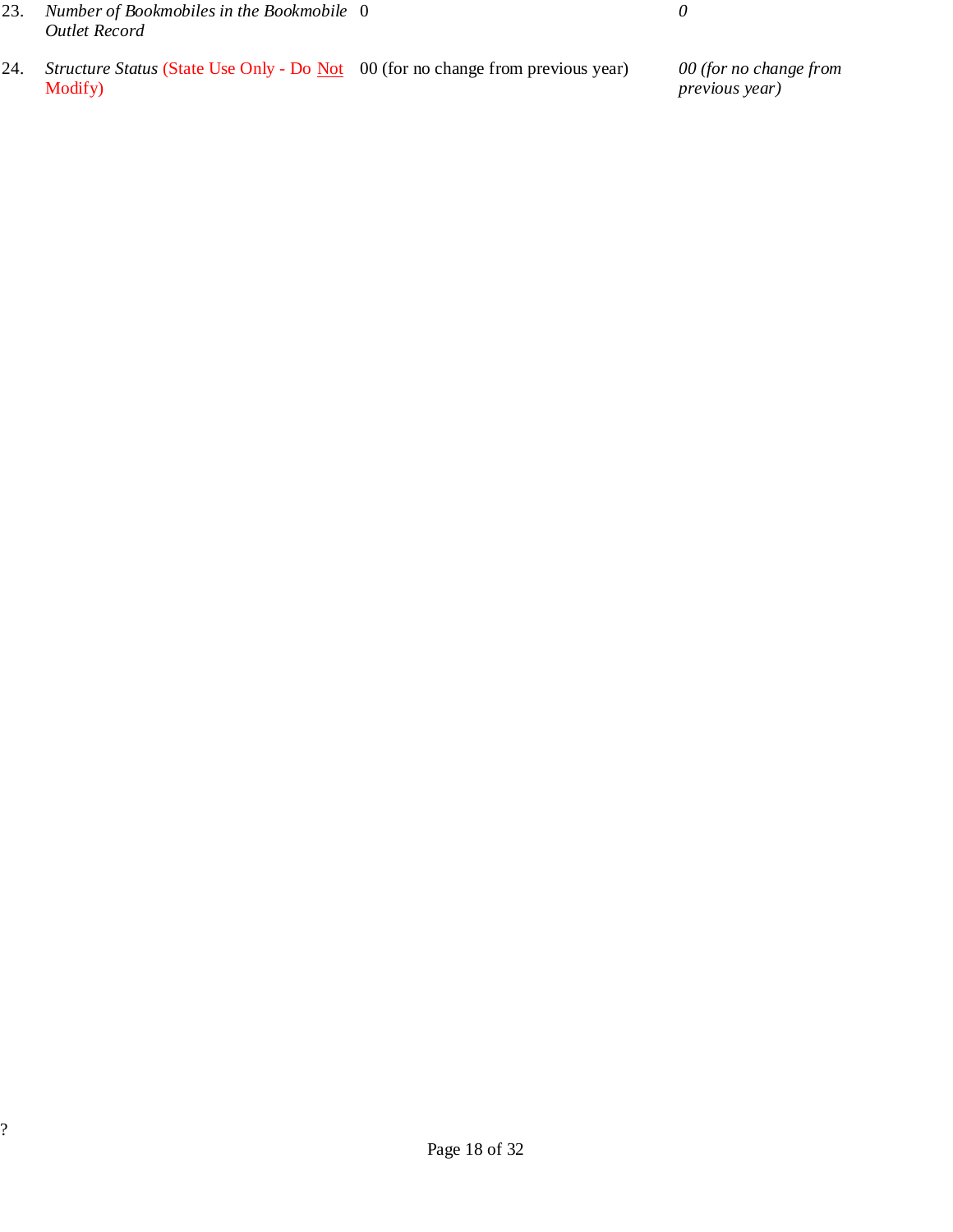#### 10. OFFICERS AND TRUSTEES

Report information about trustee meetings as of December 31, 2007. All public and association libraries are required by Education Law to hold at least four meetings a year.

#### BOARD MEETINGS

| 10.1 Total number of board meetings held<br>during calendar year (January 1, 2007 to<br>December 31, 2007) | 14 | 73 |
|------------------------------------------------------------------------------------------------------------|----|----|
| 10.2 Number of voting positions on library<br>board.                                                       |    |    |

#### BOARD MEMBER SELECTION

|     | 10.3 Enter Selection Code (select one):                      | $EP$ - board members are elected in a public $EP$ - board members are<br>election                      | elected in a public election |
|-----|--------------------------------------------------------------|--------------------------------------------------------------------------------------------------------|------------------------------|
|     |                                                              | List Officers and Board Members for the 2008 Calendar Year. Complete one record for each board member. |                              |
| 1.  | Title of Board Member (select one):                          | Ms.                                                                                                    | Mr.                          |
| 2.  | First Name of Board Member                                   | Jessica                                                                                                | Albert                       |
| 3.  | Last Name of Board Member                                    | Barry                                                                                                  | Ahlstrom                     |
| 4.  | <b>Mailing Address</b>                                       | 13 Russell Street                                                                                      | 52 Elizabeth St              |
| 5.  | City                                                         | Kingston                                                                                               | Kingston                     |
| 6.  | Zip Code (5 digits only)                                     | 12401                                                                                                  | 12401                        |
| 7.  | Phone for the Board President only (enter<br>10 digits only) | N/A                                                                                                    | $(845)$ 334-8404             |
| 8.  | E-mail address                                               | barryjessica@gmail.com                                                                                 | a.ahlstrom@worldnet.att.net  |
| 9.  | Office Held or Trustee                                       | President                                                                                              |                              |
| 10. | <b>Term Expires</b>                                          | June                                                                                                   | June                         |
| 11. | Term Expires - Year (yyyy)                                   | 2008                                                                                                   | 2007                         |
| 1.  | Title of Board Member (select one):                          | Mr.                                                                                                    | $Ms$ .                       |
| 2.  | First Name of Board Member                                   | Marvin                                                                                                 | <b>Jessica</b>               |
| 3.  | Last Name of Board Member                                    | Eisenberg                                                                                              | Barry                        |
| 4.  | <b>Mailing Address</b>                                       | 500 Washington Avenue, #5J                                                                             | 13 Russell Street            |
| 5.  | City                                                         | Kingston                                                                                               | Kingston                     |
| 6.  | Zip Code (5 digits only)                                     | 12401                                                                                                  | 12401                        |
| 7.  | Phone for the Board President only (enter<br>10 digits only) | N/A                                                                                                    | N/A                          |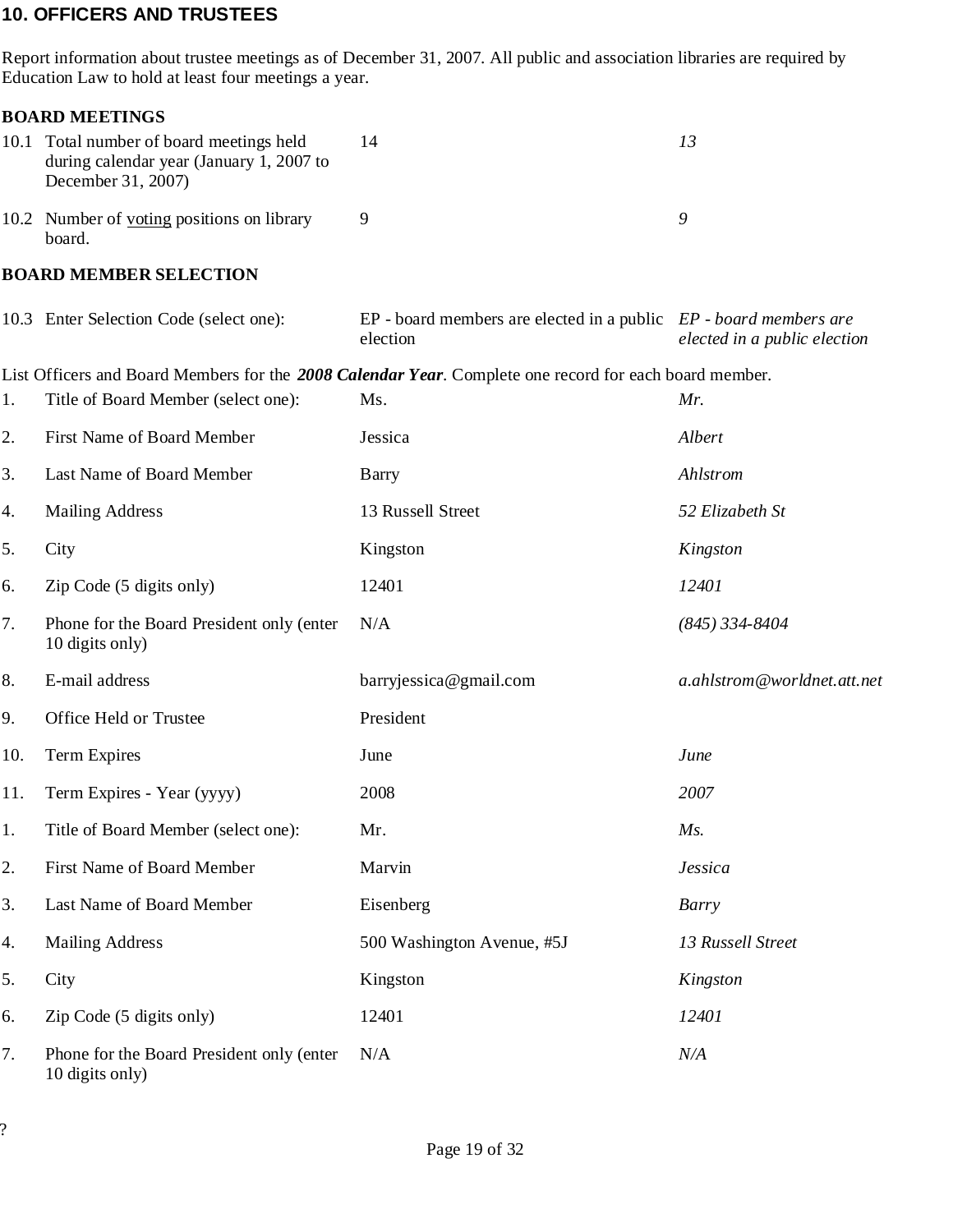| 8.                             | E-mail address                                               | meir@hvc.rr.com      | barryjessica@gmail.com     |
|--------------------------------|--------------------------------------------------------------|----------------------|----------------------------|
| 9.                             | Office Held or Trustee                                       | Vice President       | Vice President             |
| 10.                            | <b>Term Expires</b>                                          | June                 | June                       |
| 11.                            | Term Expires - Year (yyyy)                                   | 2010                 | 2008                       |
| 1.                             | Title of Board Member (select one):                          | Ms.                  | Mr.                        |
| 2.                             | First Name of Board Member                                   | Phyllis              | Phil                       |
| 3.                             | Last Name of Board Member                                    | McCabe               | Cosme                      |
| 4.                             | <b>Mailing Address</b>                                       | 131 W. Chester St.   | 278 Washington Avenue      |
| 5.                             | City                                                         | Kingston             | Kingston                   |
| 6.                             | Zip Code (5 digits only)                                     | 12401                | 12401                      |
| 7.                             | Phone for the Board President only (enter<br>10 digits only) | N/A                  |                            |
| 8.                             | E-mail address                                               | pmcc@co.ulster.ny.us | philcosme2003@yahoo.com    |
| 9.                             | Office Held or Trustee                                       | Secretary            |                            |
| 10.                            | <b>Term Expires</b>                                          | June                 | June                       |
| 11.                            | Term Expires - Year (yyyy)                                   | 2008                 | 2007                       |
| 1.                             | Title of Board Member (select one):                          | Mrs.                 | Mr.                        |
| 2.                             | First Name of Board Member                                   | Emily                | Marvin                     |
| 3.                             | Last Name of Board Member                                    | Hauser               | Eisenberg                  |
| 4.                             | <b>Mailing Address</b>                                       | 63 Highland Avenue   | 500 Washington Avenue, #5J |
| 5.                             | City                                                         | Kingston             | Kingston                   |
| 6.                             | Zip Code (5 digits only)                                     | 12401                | 12401                      |
| 7.                             | Phone for the Board President only (enter<br>10 digits only) |                      | N/A                        |
| 8.                             | E-mail address                                               | eehauser@gmail.com   | meir@hvc.rr.com            |
| 9.                             | Office Held or Trustee                                       | Trustee              |                            |
| 10.                            | <b>Term Expires</b>                                          | June                 | June                       |
| 11.                            | Term Expires - Year (yyyy)                                   | 2010                 | 2007                       |
| 1.                             | Title of Board Member (select one):                          | Dr.                  | $Ms$ .                     |
| 2.                             | First Name of Board Member                                   | Edwin                | Phyllis                    |
| 3.<br>$\overline{\mathcal{C}}$ | Last Name of Board Member                                    | Pell                 | <b>McCabe</b>              |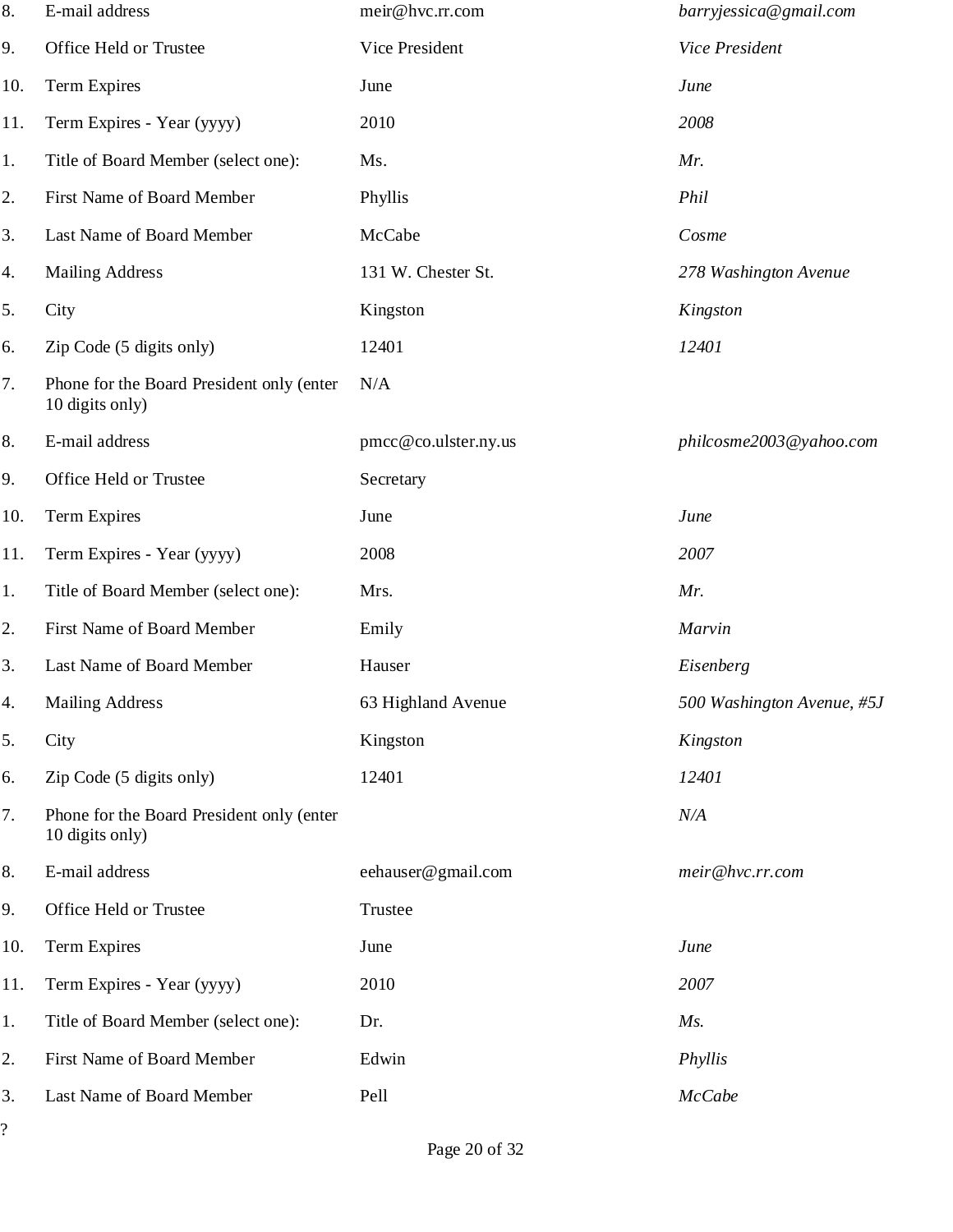| 4.  | <b>Mailing Address</b>                                       | 24 Spruce Street                     | 131 W. Chester St.                      |
|-----|--------------------------------------------------------------|--------------------------------------|-----------------------------------------|
| 5.  | City                                                         | Kingston                             | Kingston                                |
| 6.  | Zip Code (5 digits only)                                     | 12401                                | 12401                                   |
| 7.  | Phone for the Board President only (enter<br>10 digits only) | N/A                                  | N/A                                     |
| 8.  | E-mail address                                               | pellphd@yahoo.com                    | pmcc@co.ulster.ny.us                    |
| 9.  | Office Held or Trustee                                       | Trustee                              | Secretary                               |
| 10. | Term Expires                                                 | June                                 | June                                    |
| 11. | Term Expires - Year (yyyy)                                   | 2008                                 | 2008                                    |
| 1.  | Title of Board Member (select one):                          | Other (specify using the State note) | Dr.                                     |
| 2.  | First Name of Board Member                                   | Reverend Arthur                      | Edwin                                   |
| 3.  | Last Name of Board Member                                    | Coston                               | Pell                                    |
| 4.  | <b>Mailing Address</b>                                       | 38 Linderman Avenue                  | 24 Spruce Street                        |
| 5.  | City                                                         | Kingston                             | Kingston                                |
| 6.  | Zip Code (5 digits only)                                     | 12401                                | 12401                                   |
| 7.  | Phone for the Board President only (enter<br>10 digits only) |                                      | N/A                                     |
| 8.  | E-mail address                                               | acosta@hvc.rr.com                    | pellphd@yahoo.com                       |
| 9.  | Office Held or Trustee                                       | Trustee                              |                                         |
| 10. | Term Expires                                                 | June                                 | June                                    |
| 11. | Term Expires - Year (yyyy)                                   | 2009                                 | 2008                                    |
| 1.  | Title of Board Member (select one):                          | Mrs.                                 | Other (specify using the State<br>note) |
| 2.  | First Name of Board Member                                   | Madeline R. W.                       | Reverend Arthur                         |
| 3.  | Last Name of Board Member                                    | Hoetger                              | Coston                                  |
| 4.  | <b>Mailing Address</b>                                       | 10 Valley Street                     | 38 Linderman Avenue                     |
| 5.  | City                                                         | Kingston                             | Kingston                                |
| 6.  | Zip Code (5 digits only)                                     | 12401                                | 12401                                   |
| 7.  | Phone for the Board President only (enter<br>10 digits only) |                                      |                                         |
| 8.  | E-mail address                                               | msmonumental@hvc.rr.com              | acosta@hvc.rr.com                       |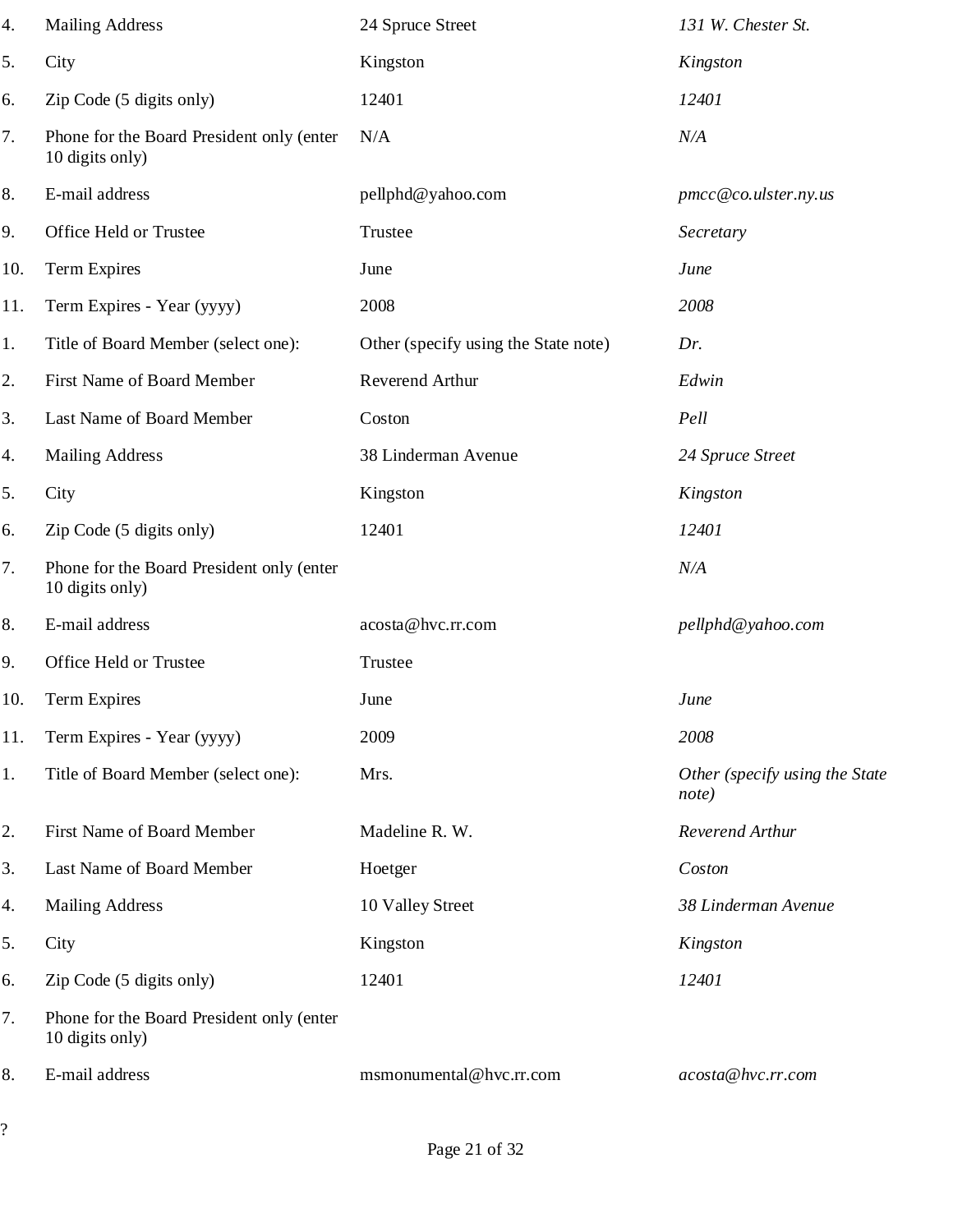| 9.  | Office Held or Trustee                                       |                     | Teasurer                |
|-----|--------------------------------------------------------------|---------------------|-------------------------|
| 10. | <b>Term Expires</b>                                          | June                | June                    |
| 11. | Term Expires - Year (yyyy)                                   | 2009                | 2009                    |
| 1.  | Title of Board Member (select one):                          | Mr.                 | Mrs.                    |
| 2.  | First Name of Board Member                                   | Sean                | Madeline R. W.          |
| 3.  | Last Name of Board Member                                    | Mackowiack          | Hoetger                 |
| 4.  | <b>Mailing Address</b>                                       | 22 Adams            | 10 Valley Street        |
| 5.  | City                                                         | Kingston            | Kingston                |
| 6.  | Zip Code (5 digits only)                                     | 12401               | 12401                   |
| 7.  | Phone for the Board President only (enter<br>10 digits only) |                     |                         |
| 8.  | E-mail address                                               | ghopper66@yahoo.com | msmonumental@hvc.rr.com |
| 9.  | Office Held or Trustee                                       |                     |                         |
| 10. | <b>Term Expires</b>                                          | June                | June                    |
| 11. | Term Expires - Year (yyyy)                                   | 2009                | 2009                    |
| 1.  | Title of Board Member (select one):                          | Ms.                 | Mr.                     |
| 2.  | First Name of Board Member                                   | Jane                | Sean                    |
| 3.  | Last Name of Board Member                                    | Riley               | Mackowiack              |
| 4.  | <b>Mailing Address</b>                                       | 37 Progress Street  | 22 Adams                |
| 5.  | City                                                         | Kingston            | Kingston                |
| 6.  | Zip Code (5 digits only)                                     | 12401               | 12401                   |
| 7.  | Phone for the Board President only (enter<br>10 digits only) |                     |                         |
| 8.  | E-mail address                                               | jriley9868@aol.com  | ghopper66@yahoo.com     |
| 9.  | Office Held or Trustee                                       | Treasurer           |                         |
| 10. | <b>Term Expires</b>                                          | June                | June                    |
| 11. | Term Expires - Year (yyyy)                                   | 2010                | 2009                    |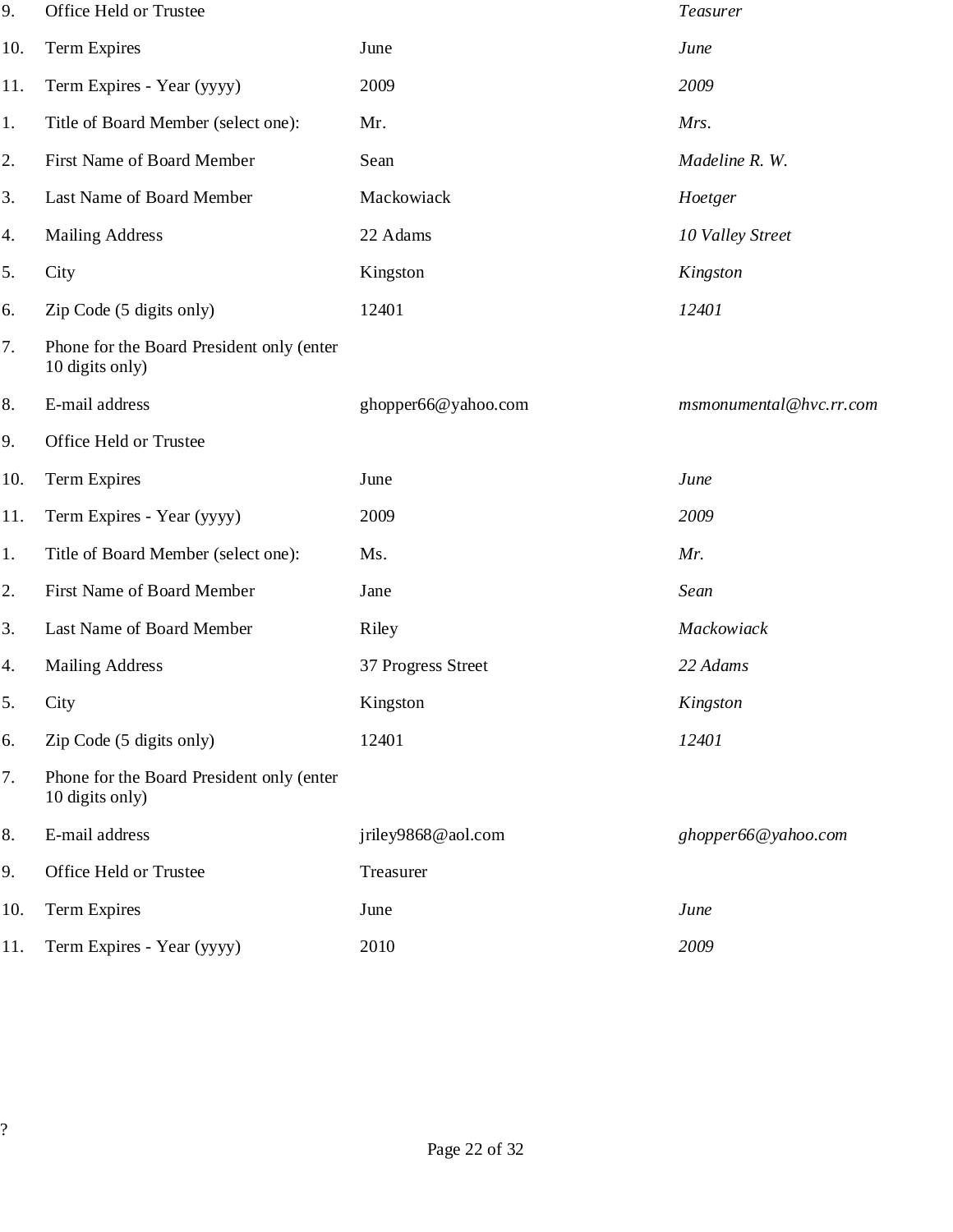#### 11. OPERATING FUNDS RECEIPTS

Report financial data based on the fiscal reporting year reported in Part 1. ROUND TO THE NEAREST DOLLAR.

#### LOCAL PUBLIC FUNDS

Specify by name the municipalities or districts which are the source of funds.

|      | 11.1 Does the library receive any local public<br>funds? If yes, complete one record for each<br>funding source; if no, go to question 11.3. | Y                                  | Y                    |
|------|----------------------------------------------------------------------------------------------------------------------------------------------|------------------------------------|----------------------|
| 1.   | Source of Funds                                                                                                                              | City                               | City                 |
| 2.   | Name of funding County, Municipality or<br>District                                                                                          | City of Kingston                   | Kingston             |
| 3.   | Amount                                                                                                                                       | \$506,774                          | \$425,147            |
| 4.   | Subject to Public Vote                                                                                                                       | Y                                  | N/A                  |
| 5.   | Written Contractual Agreement                                                                                                                | Y                                  | Y                    |
| 1.   | Source of Funds                                                                                                                              | <b>School District</b>             | County               |
| 2.   | Name of funding County, Municipality or<br>District                                                                                          | Kingston City Schools Consoldiated | <b>Ulster County</b> |
| 3.   | Amount                                                                                                                                       | \$23,000                           | \$12,014             |
| 4.   | Subject to Public Vote                                                                                                                       | N                                  | $\boldsymbol{N}$     |
| 5.   | Written Contractual Agreement                                                                                                                | Y                                  | Y                    |
| 11.2 | <b>TOTAL LOCAL PUBLIC FUNDS</b>                                                                                                              | \$529,774                          | \$460,161            |
|      | <b>SYSTEM CASH GRANTS TO MEMBER LIBRARY</b>                                                                                                  |                                    |                      |
|      | 11.3 Local Library Services Aid (LLSA)                                                                                                       | \$7,271                            | \$7,271              |
|      | 11.4 Central Library Aid (CLDA and/or CBA)                                                                                                   | \$0                                | \$0                  |
| 11.5 | Additional State Aid received from the<br>System                                                                                             | \$0                                | \$0                  |
|      | 11.6 Federal Aid received from the System                                                                                                    | \$0                                | \$0                  |
| 11.7 | Other Cash Grants                                                                                                                            | \$20,008                           | \$15,014             |
| 11.8 | <b>TOTAL SYSTEM CASH GRANTS (Add \$27,279)</b><br>Questions 11.3, 11.4, 11.5, 11.6 and 11.7)                                                 |                                    | \$22,285             |
|      | <b>OTHER STATE AID</b>                                                                                                                       |                                    |                      |
| 11.9 | State Aid other than LLSA, Central Library \$0<br>Aid (CLDA and/or CBA), or other State<br>Aid reported as system cash grants                |                                    | \$0                  |

#### FEDERAL AID FOR LIBRARY OPERATION

?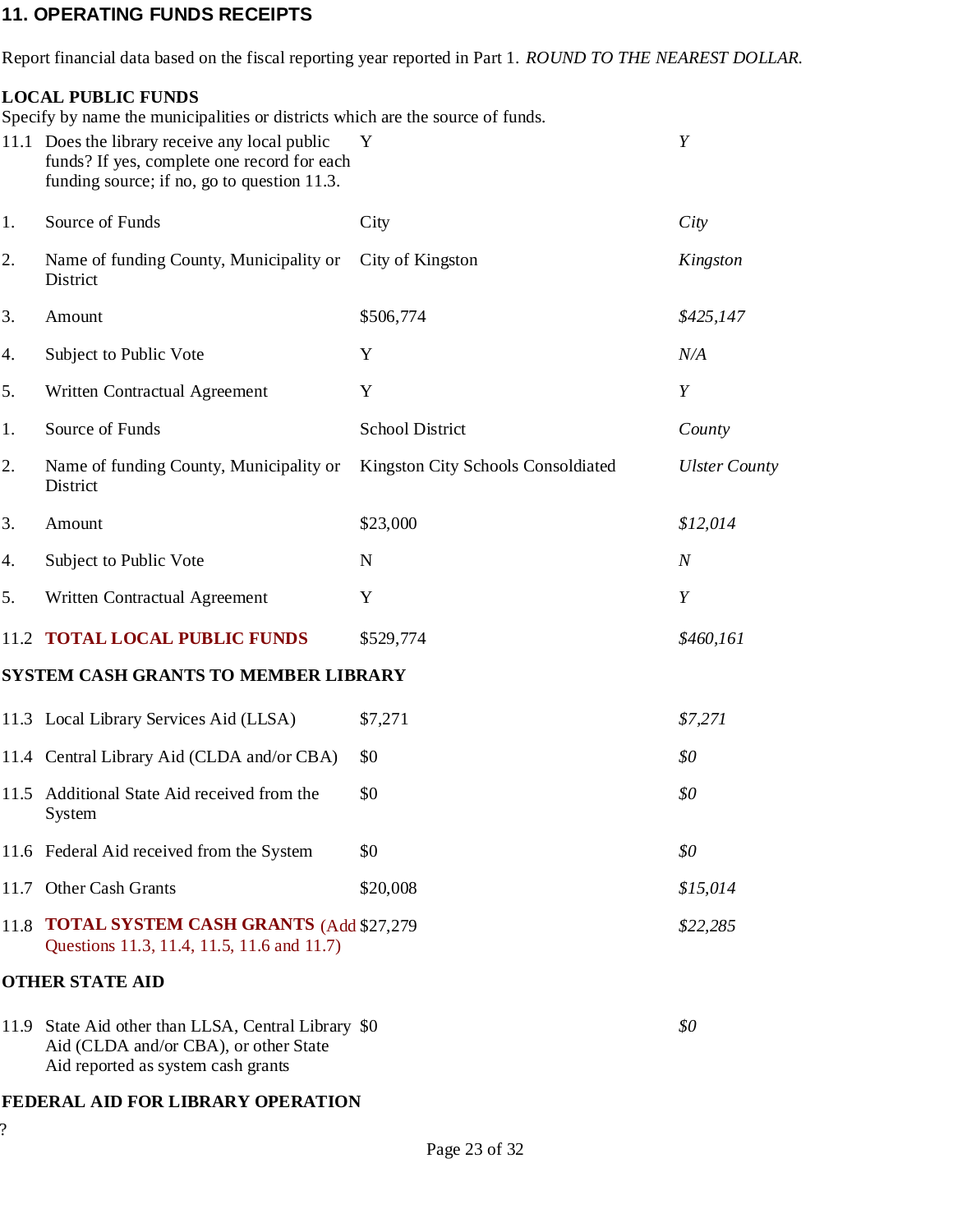| 11.10 LSTA                                                                                                                                                      | \$0       | \$0       |
|-----------------------------------------------------------------------------------------------------------------------------------------------------------------|-----------|-----------|
| 11.11 Other Federal Aid                                                                                                                                         | \$7,923   | \$7,153   |
| 11.12 <b>TOTAL FEDERAL AID</b> (Add Questions \$7,923)<br>11.10 and 11.11)                                                                                      |           | \$7,153   |
| <b>11.13 CONTRACTS WITH PUBLIC</b><br><b>LIBRARIES AND/OR PUBLIC</b><br><b>LIBRARY SYSTEMS IN NEW YORK</b><br><b>STATE</b>                                      | \$0       | \$0       |
| <b>OTHER RECEIPTS</b>                                                                                                                                           |           |           |
| 11.14 Gifts and Endowments                                                                                                                                      | \$48,614  | \$32,544  |
| 11.15 Fund Raising                                                                                                                                              | \$0       | \$0       |
| 11.16 Income from Investments                                                                                                                                   | \$8,894   | \$4,251   |
| 11.17 Library Charges                                                                                                                                           | \$18,471  | \$15,768  |
| 11.18 Other                                                                                                                                                     | \$212     | \$847     |
| 11.19 TOTAL OTHER RECEIPTS (Add<br>Questions 11.14, 11.15, 11.16, 11.17 and<br>11.18)                                                                           | \$76,191  | \$53,410  |
| <b>11.20 TOTAL OPERATING FUND</b><br><b>RECEIPTS</b> (Add Questions 11.2, 11.8,<br>11.9, 11.12, 11.13 and 11.19)                                                | \$641,167 | \$543,009 |
| 11.21 BUDGET LOANS                                                                                                                                              | \$0       | \$0       |
| <b>TRANSFERS</b>                                                                                                                                                |           |           |
| 11.22 From Capital Fund (Same as Question 14.8) \$37,055                                                                                                        |           | \$12,539  |
| 11.23 From Other Funds                                                                                                                                          | \$0       | \$0       |
| 11.24 TOTAL TRANSFERS (Add Questions<br>11.22 and 11.23)                                                                                                        | \$37,055  | \$12,539  |
| 11.25 <b>BALANCE</b> - Beginning of Fiscal Year<br>Ending 2007 (Same as Question 12.38 of<br>previous year if fiscal year has not<br>changed)                   | \$92,387  | \$176,226 |
| 11.26 GRAND TOTAL RECEIPTS, BUDGET \$770,609<br><b>LOANS, TRANSFERS AND BALANCE</b><br>(Add Questions 11.20, 11.21, 11.24 and<br>11.25; Same as Question 12.39) |           | \$731,774 |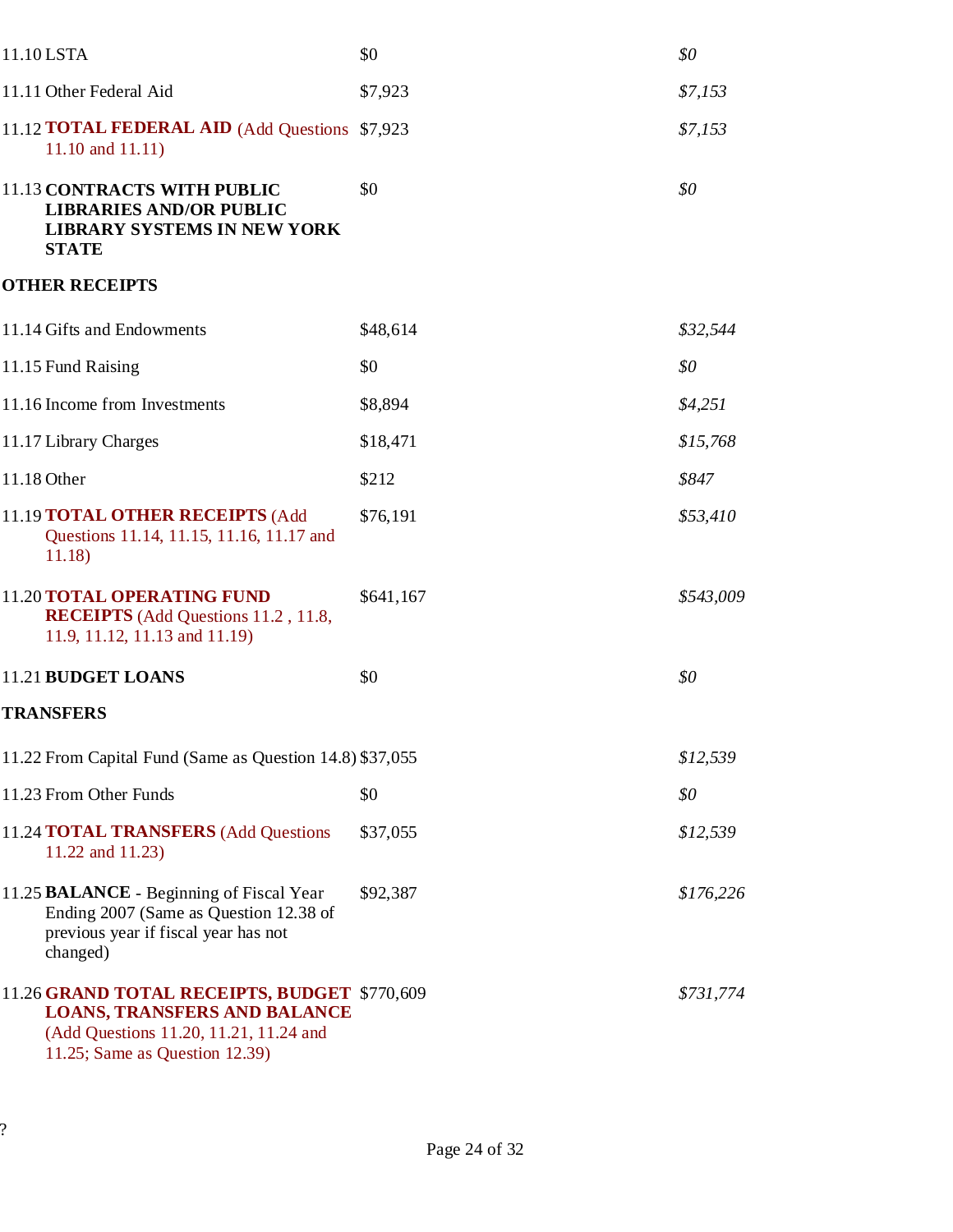### 12. OPERATING FUND DISBURSEMENTS

#### STAFF EXPENDITURES

|              | <b>Salaries &amp; Wages Paid from Library Funds</b>                                         |           |           |
|--------------|---------------------------------------------------------------------------------------------|-----------|-----------|
|              | 12.1 Certified Librarians                                                                   | \$93,932  | \$92,957  |
|              | 12.2 Other Staff                                                                            | \$241,146 | \$255,545 |
| 12.3         | <b>Total Salaries &amp; Wages Expenditures</b><br>(Add Questions 12.1 and 12.2)             | \$335,078 | \$348,502 |
|              | 12.4 Employee Benefits Expenditures                                                         | \$80,288  | \$64,963  |
|              | 12.5 Total Staff Expenditures (Add Questions<br>12.3 and 12.4)                              | \$415,366 | \$413,465 |
|              | <b>COLLECTION EXPENDITURES</b>                                                              |           |           |
|              | 12.6 Print Materials Expenditures                                                           | \$20,166  | \$29,705  |
|              | 12.7 Electronic Materials Expenditures                                                      | \$17,426  | \$11,874  |
|              | 12.8 Other Materials Expenditures                                                           | \$10,541  | \$8,509   |
| 12.9         | <b>Total Collection Expenditures (Add)</b><br>Questions 12.6, 12.7 and 12.8)                | \$48,133  | \$50,088  |
|              | <b>CAPITAL EXPENDITURES FROM OPERATING FUNDS</b>                                            |           |           |
|              | 12.10 From Local Public Funds (71PF)                                                        | \$0       | \$0       |
|              | 12.11 From Other Funds (71OF)                                                               | \$0       | \$0       |
|              | 12.12 Total Capital Expenditures (Add<br>Questions 12.10 and 12.11)                         | \$0       | \$0       |
|              | <b>OPERATION AND MAINTENANCE OF BUILDINGS</b>                                               |           |           |
|              | <b>Repairs to Building &amp; Building Equipment</b><br>12.13 From Local Public Funds (72PF) | \$26,950  | \$23,725  |
|              | 12.14 From Other Funds (72OF)                                                               | \$516     | \$0       |
|              | 12.15 Total Repairs (Add Questions 12.13 and<br>12.14)                                      | \$27,466  | \$23,725  |
|              | 12.16 Other Disbursements for Operation $\&$<br>Maintenance of Buildings                    | \$51,365  | \$56,708  |
|              | 12.17 Total Operation & Maintenance of<br><b>Buildings</b> (Add Questions 12.15 and 12.16)  | \$78,831  | \$80,433  |
|              | <b>MISCELLANEOUS EXPENSES</b>                                                               |           |           |
|              | 12.18 Office and Library Supplies                                                           | \$8,368   | \$8,735   |
| $\mathbf{?}$ |                                                                                             |           |           |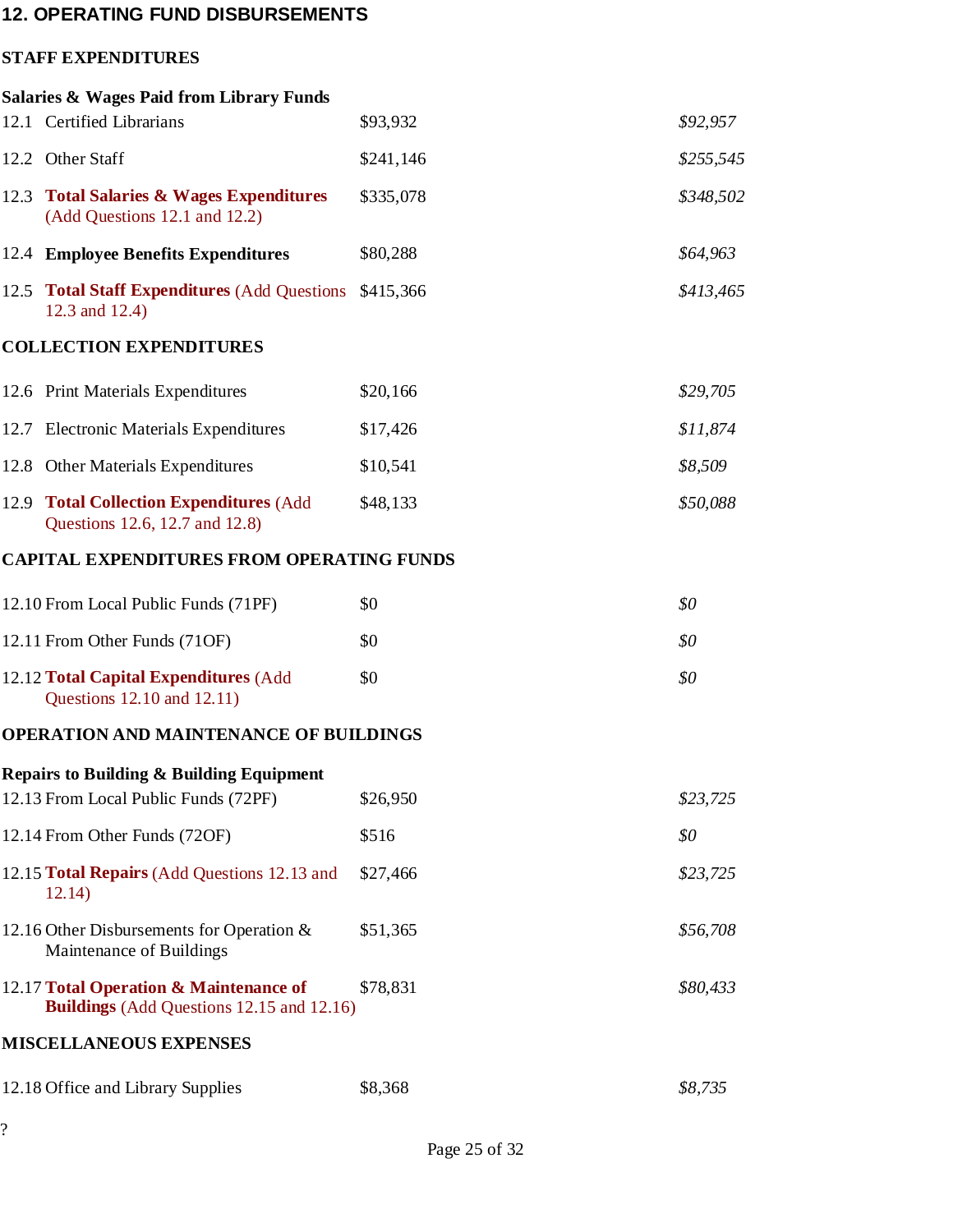| 12.19 Telecommunications                                                                                                      | \$3,213   | \$3,329   |
|-------------------------------------------------------------------------------------------------------------------------------|-----------|-----------|
| 12.20 Binding Expenses                                                                                                        | \$0       | \$80      |
| 12.21 Postage and Freight                                                                                                     | \$1,711   | \$2,585   |
| 12.22 Other Miscellaneous                                                                                                     | \$32,071  | \$39,370  |
| 12.23 Total Miscellaneous Expenses (Add<br>Questions 12.18, 12.19, 12.20, 12.21 and<br>12.22)                                 | \$45,363  | \$54,099  |
| <b>12.24 CONTRACTS WITH PUBLIC</b><br><b>LIBRARIES AND/OR PUBLIC</b><br><b>LIBRARY SYSTEMS IN NEW YORK</b><br><b>STATE</b>    | \$8,106   | \$5,607   |
| <b>DEBT SERVICE</b>                                                                                                           |           |           |
| <b>Capital Purposes Loans (Principal and Interest)</b>                                                                        |           |           |
| 12.25 From Local Public Funds (73PF)                                                                                          | \$0       | \$0       |
| 12.26 From Other Funds (73OF)                                                                                                 | \$0       | \$0       |
| 12.27 <b>Total</b> (Add Questions 12.25 and 12.26)                                                                            | \$0       | \$0       |
| 12.28 Budget Loans (Principal and Interest)                                                                                   | \$0       | \$0       |
| 12.29 Short-Term Loans                                                                                                        | \$0       | \$0       |
| 12.30 Total Debt Service (Add Questions 12.27, \$0)<br>12.28 and 12.29)                                                       |           | \$0       |
| <b>12.31 TOTAL OPERATING FUND</b><br><b>DISBURSEMENTS</b> (Add Questions 12.5,<br>12.9, 12.12, 12.17, 12.23, 12.24 and 12.30) | \$595,799 | \$603,692 |
| <b>TRANSFERS</b>                                                                                                              |           |           |
| <b>Transfers to Capital Fund</b>                                                                                              |           |           |
| 12.32 From Local Public Funds (76PF)                                                                                          | \$0       | \$0       |
| 12.33 From Other Funds (76OF)                                                                                                 | \$0       | \$0       |
| 12.34 Total Transfers to Capital Fund (Add<br>Questions 12.32 and 12.33; same as<br>Question 13.8)                            | \$0       | \$0       |
| 12.35 Transfer to Other Funds                                                                                                 | \$0       | \$0       |
| 12.36 <b>TOTAL TRANSFERS</b> (Add Questions<br>12.34 and 12.35)                                                               | \$0       | \$0       |
| <b>12.37 TOTAL DISBURSEMENTS AND</b><br><b>TRANSFERS</b> (Add Questions 12.31 and<br>12.36)                                   | \$595,799 | \$603,692 |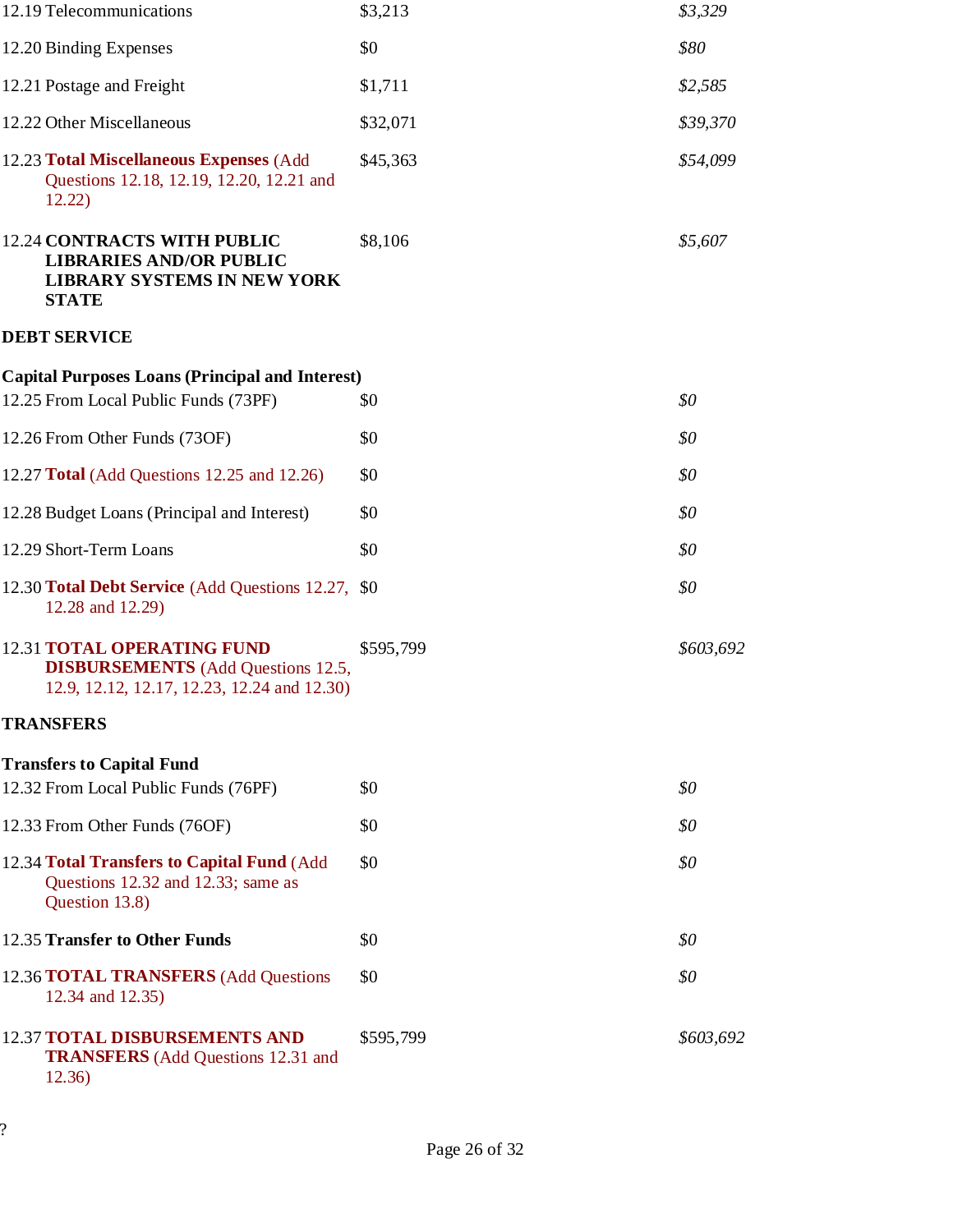| 12.38 BALANCE IN OPERATING FUND-at<br>the End of Fiscal Year Ending 2007                                                                                                                                                                                                       | \$174,810                 | \$128,082                      |
|--------------------------------------------------------------------------------------------------------------------------------------------------------------------------------------------------------------------------------------------------------------------------------|---------------------------|--------------------------------|
| 12.39 GRAND TOTAL DISBURSEMENTS,<br><b>TRANSFERS &amp; BALANCE (Add</b><br>Questions 12.37 and 12.38; same as<br>Question 11.26)                                                                                                                                               | \$770,609                 | \$731,774                      |
| <b>ASSURANCE</b>                                                                                                                                                                                                                                                               |                           |                                |
| 12.40 The Library operated under its plan of<br>service in accordance with the provisions<br>of Education law and the Regulations of the<br>Commissioner, and assures that the<br>"Annual Report" was reviewed and<br>accepted by the Library Board on (date -<br>mm/dd/yyyy). | 3/20/2008                 | 3/15/2007                      |
| <b>FISCAL AUDIT</b>                                                                                                                                                                                                                                                            |                           |                                |
| 12.41 Last audit performed (mm/dd/yyyy)                                                                                                                                                                                                                                        | 08/31/2007                | 09/07/2006                     |
| 12.42 Time period covered by this audit<br>$(mm/dd/yyyy) - (mm/dd/yyyy)$                                                                                                                                                                                                       | $01/01/2006 - 12/31/2006$ | 01/01/2005-12/31/2005          |
| 12.43 Indicate type of audit (select one):                                                                                                                                                                                                                                     | Private Accounting Firm   | <b>Private Accounting Firm</b> |
| <b>CAPITAL FUND</b>                                                                                                                                                                                                                                                            |                           |                                |
| 12.44 Does the library have a Capital Fund? Enter Y<br>Y for Yes, N for No. If No, stop here. If                                                                                                                                                                               |                           | Y                              |

Yes, complete the Capital Fund Report.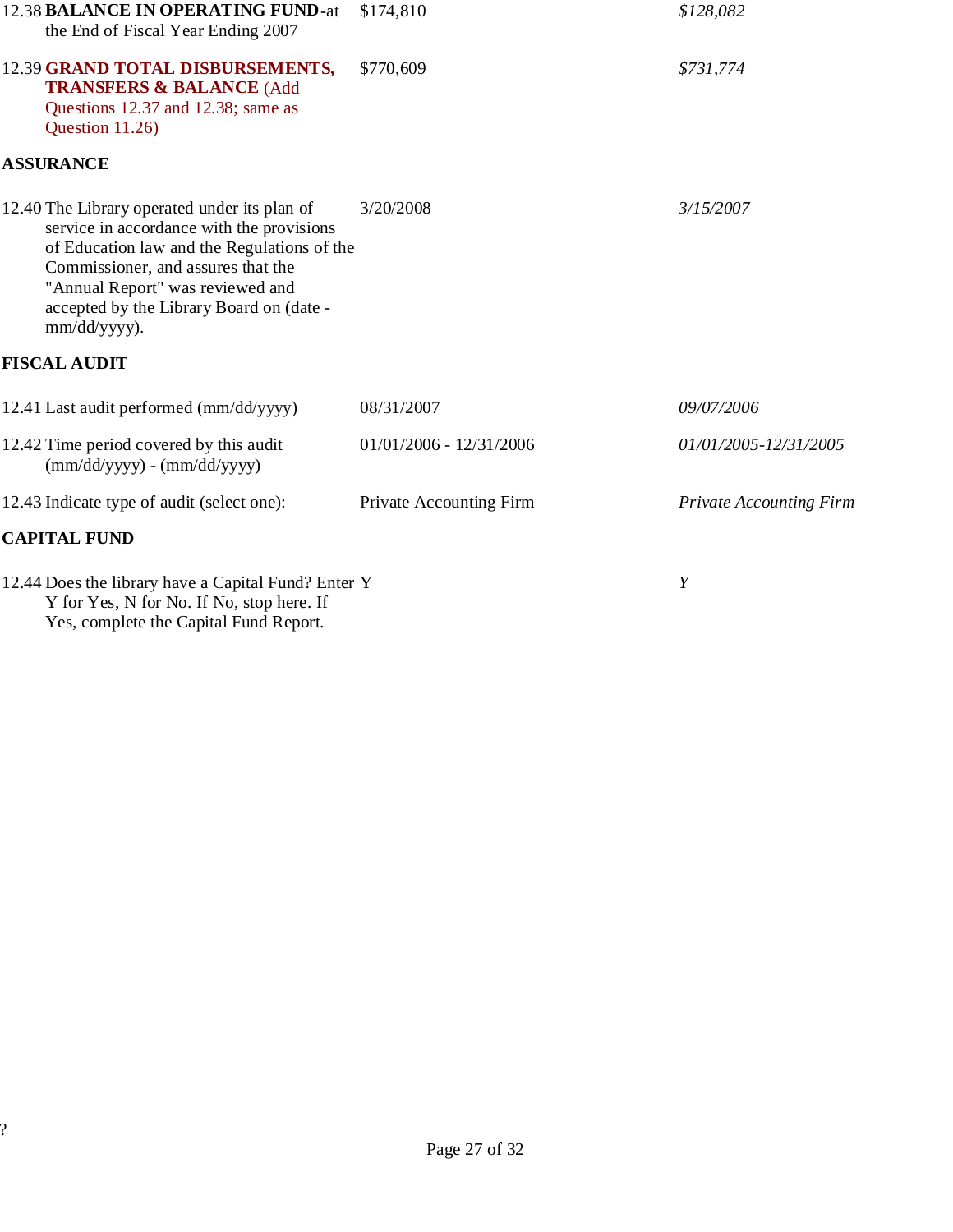# 13. CAPITAL FUND RECEIPTS

| Report financial data based on the fiscal year reported in Part 1 of this report<br>ROUND TO THE NEAREST DOLLAR.                              |           |           |
|-----------------------------------------------------------------------------------------------------------------------------------------------|-----------|-----------|
| <b>REVENUES FROM LOCAL SOURCES</b>                                                                                                            |           |           |
| 13.1 Revenues from Local Government Sources \$0                                                                                               |           | \$375,000 |
| 13.2 All Other Revenues from Local Sources                                                                                                    | \$81      | \$583     |
| <b>13.3 Total Revenues from Local Sources</b>                                                                                                 | \$81      | \$375,583 |
| <b>STATE AID FOR CAPITAL PROJECTS</b>                                                                                                         |           |           |
| 13.4 State Aid Received for Construction                                                                                                      | \$24,219  | \$51,282  |
| 13.5 Other State Aid                                                                                                                          | \$0       | \$0       |
| 13.6 Total State Aid (Add Questions 13.4 and<br>13.5)                                                                                         | \$24,219  | \$51,282  |
| FEDERAL AID FOR CAPITAL PROJECTS                                                                                                              |           |           |
| 13.7 TOTAL FEDERAL AID                                                                                                                        | \$0       | \$57,300  |
| <b>INTERFUND REVENUE</b>                                                                                                                      |           |           |
| 13.8 Transfer from Operating Fund (Same as<br>Question 12.34)                                                                                 | \$0       | \$0       |
| 13.9 <b>TOTAL REVENUES</b> (Add Questions<br>13.3, 13.6, 13.7 and 13.8)                                                                       | \$24,300  | \$484,165 |
| 13.10 NON-REVENUE RECEIPTS                                                                                                                    | \$0       | \$0       |
| 13.11 <b>TOTAL RECEIPTS</b> (Add Questions 13.9 \$24,300)<br>and 13.10)                                                                       |           | \$484,165 |
| 13.12 CASH BALANCE - Beginning of Fiscal<br>Year Ending 2007 (Same as Question 14.11)<br>of previous year, if fiscal year has not<br>changed) | \$327,971 | \$21,650  |
| 13.13 TOTAL RECEIPTS AND BALANCE<br>(Add Questions 13.11 and 13.12; same as<br>Question 14.12)                                                | \$352,271 | \$505,815 |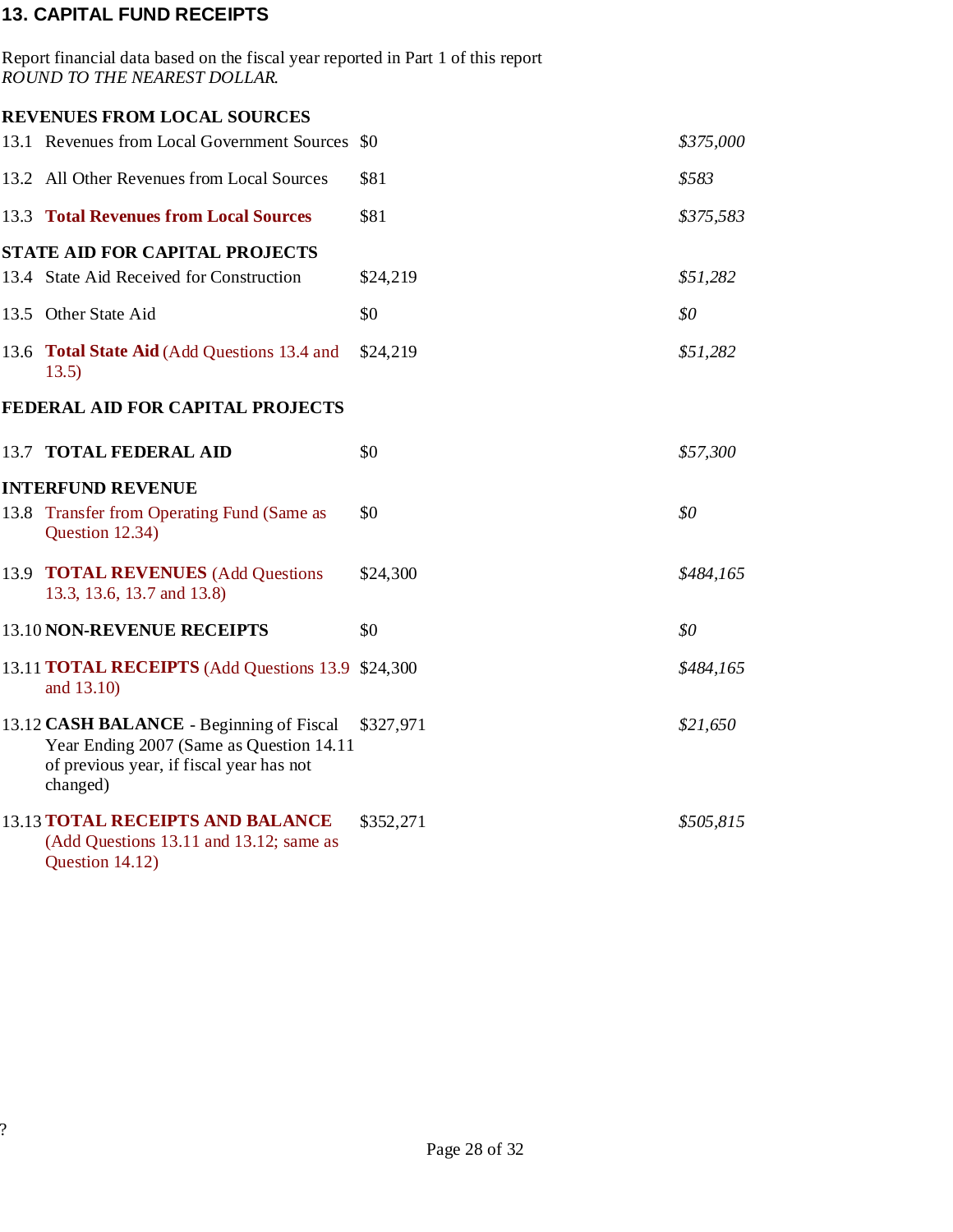## 14. CAPITAL FUNDS DISBURSEMENTS

#### PROJECT EXPENDITURES

|      | 14.1 Construction                                                                                                             | \$270,437 | \$171,521 |
|------|-------------------------------------------------------------------------------------------------------------------------------|-----------|-----------|
|      | 14.2 Incidental Construction                                                                                                  | \$0       | \$0       |
|      | <b>Other Disbursements</b>                                                                                                    |           |           |
|      | 14.3 Purchase of Buildings                                                                                                    | \$0       | \$0       |
|      | 14.4 Interest                                                                                                                 | \$0       | \$0       |
|      | 14.5 Collection Expenditures                                                                                                  | \$0       | \$0       |
|      | 14.6 Total Other Disbursements (Add Questions \$0<br>14.3, 14.4 and 14.5)                                                     |           | \$0       |
| 14.7 | <b>TOTAL PROJECT EXPENDITURES</b><br>(Add Questions 14.1, 14.2 and 14.6)                                                      | \$270,437 | \$171,521 |
| 14.8 | <b>TRANSFER TO OPERATING FUND</b><br>(Same as Question 11.22)                                                                 | \$37,055  | \$12,539  |
|      | 14.9 NON-PROJECT EXPENDITURES                                                                                                 | \$0       | \$1,007   |
|      | <b>14.10 TOTAL DISBURSEMENTS AND</b><br><b>TRANSFERS</b> (Add Questions 14.7, 14.8)<br>and 14.9)                              | \$307,492 | \$185,067 |
|      | 14.11 CASH BALANCE - End Of Fiscal Year<br>ending 2007                                                                        | \$44,779  | \$320,748 |
|      | <b>14.12 TOTAL CASH DISBURSEMENTS</b><br><b>AND BALANCE</b> (Add Questions 14.10)<br>and $14.11$ ; same as Question $13.13$ ) | \$352,271 | \$505,815 |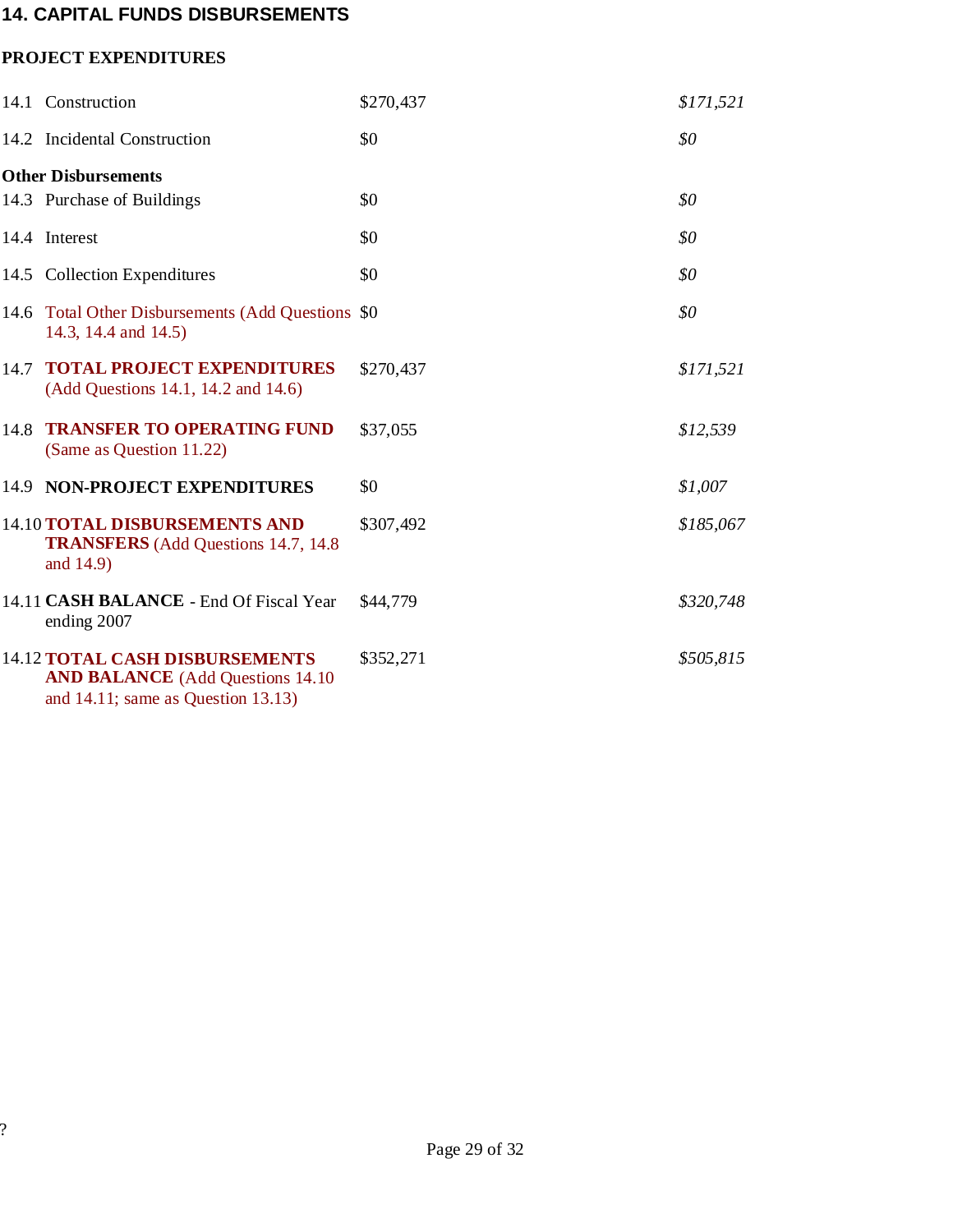### 15. FEDERAL TOTALS

Note: See instructions for definitions and calculations of each of these Federal Totals.

| 15.1 Total ALA-MLS                       | 2.00      | 2.00      |
|------------------------------------------|-----------|-----------|
| 15.2 Total Librarians                    | 4.00      | 4.00      |
| 15.3 All Other Paid Staff                | 8.00      | 8.00      |
| 15.4 Total Paid Employees                | 12.00     | 12.00     |
| 15.5 State Government Revenue            | \$7,271   | \$7,271   |
| 15.6 Federal Aid Revenue                 | \$7,923   | \$7,153   |
| 15.7 Other Operating Revenue             | \$96,199  | \$68,424  |
| 15.8 Total Operating Revenue             | \$641,167 | \$543,009 |
| 15.9 Other Operating Expenditures        | \$132,300 | \$140,139 |
| 15.10 Total Operating Expenditures       | \$595,799 | \$603,692 |
| 15.11 Capital Expenditures               | \$307,492 | \$185,067 |
| 15.12 Print Materials                    | 90,407    | 90,224    |
| 15.13 Total Registered Borrowers         | 17,131    | 16,312    |
| 15.14 Other Capital Revenue and Receipts | \$0       | \$0       |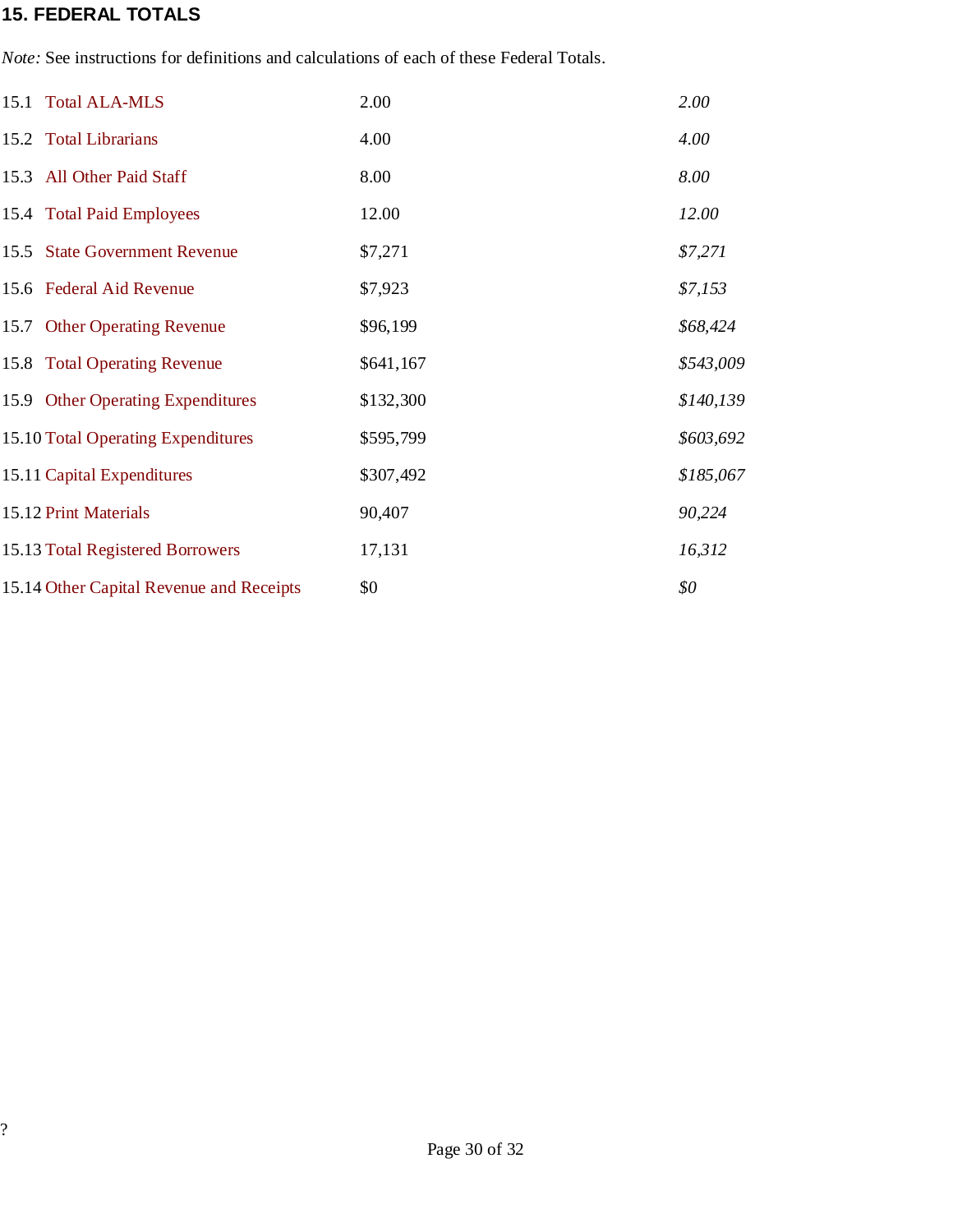# 16. FOR NEW YORK STATE LIBRARY USE ONLY

| 16.1 <i>LIB ID</i>                  | 3200623420 | 3200623420    |
|-------------------------------------|------------|---------------|
| 16.2 Interlibrary Relationship Code | ME         | МE            |
| 16.3 Legal Basis Code               | LD         | LD            |
| 16.4 Administrative Structure Code  | SO.        | SO            |
| 16.5 FSCS Public Library Definition | Y          | Y             |
| 16.6 Geographic Code                | <b>OTH</b> | <i>OTH</i>    |
| $16.7$ FSCS ID                      | NY0258     | <i>NY0258</i> |